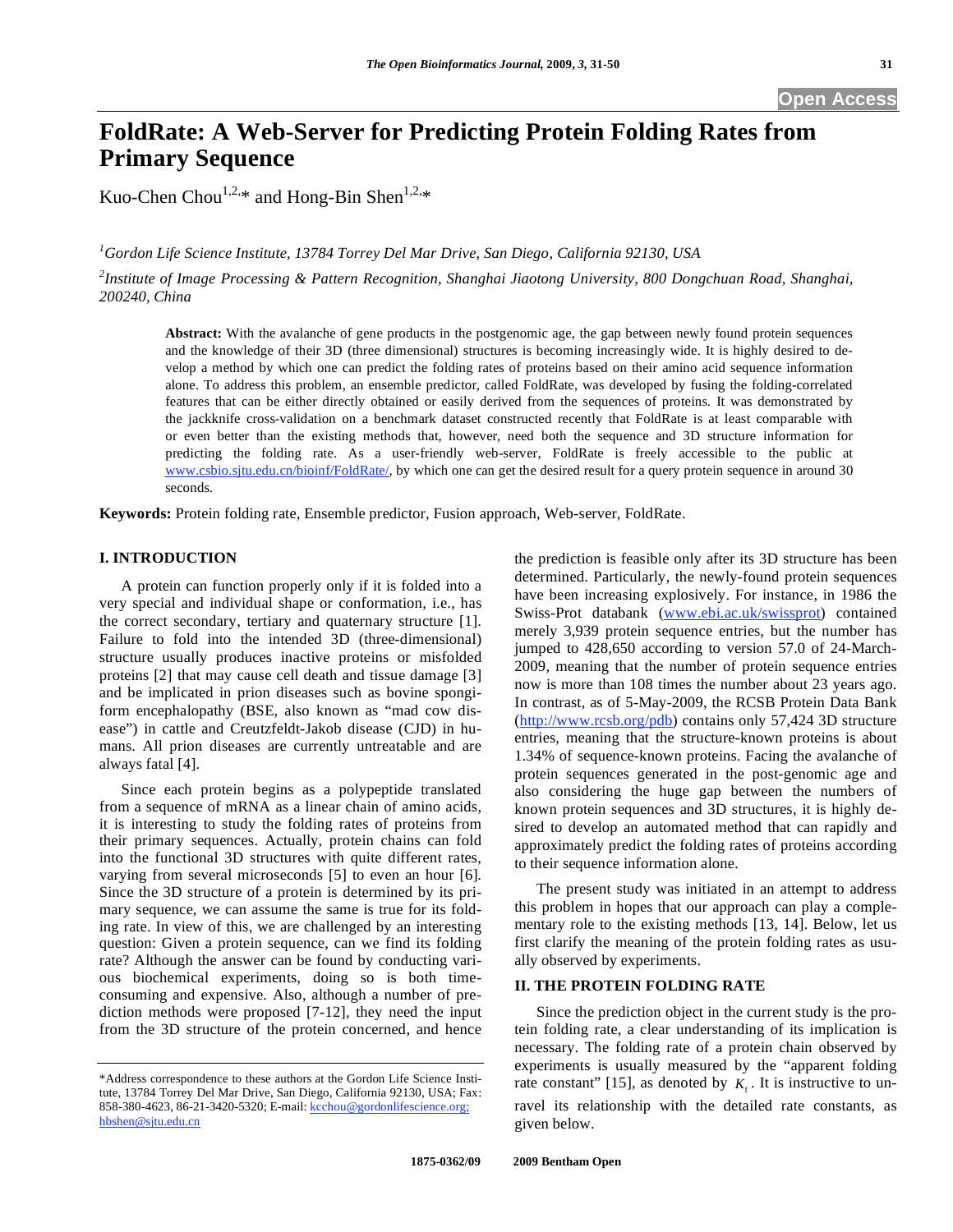The apparent folding rate constant  $K<sub>f</sub>$  for a protein chain is defined *via* the following differential equation:

$$
\begin{cases}\n\frac{dP_{\text{unfold}}(t)}{dt} = -K_f P_{\text{unfold}}(t) \\
\frac{dP_{\text{fold}}(t)}{dt} = K_f P_{\text{unfold}}(t)\n\end{cases}
$$
\n(1)

where  $P_{\text{unfold}}(t)$  and  $P_{\text{fold}}(t)$  represent the concentrations of its unfolded state and folded state, respectively. Suppose the total protein concentration is  $C_0$ , and initially only the unfolded protein is present; i.e.,  $P_{unfold}(t) = C_0$  and  $P_{fold}(t) = 0$ when  $t = 0$ . Subsequently, the protein system is subjected to a sudden change in temperature, solvent, or any other factor that causes the protein to fold. Obviously, the solution for Eq. 1 is:

$$
\begin{cases}\nP_{\text{unfold}}(t) = C_0 \exp\left(-K_t t\right) \\
P_{\text{fold}}(t) = C_0 \left[1 - \exp\left(-K_t t\right)\right]\n\end{cases}
$$
\n(2)

 It can be seen from the above equation that the larger the  $K<sub>f</sub>$ , the faster the folding rate will be. Given the value of  $K_f$ , the half-life of an unfolded protein chain can be expressed by:

$$
T_{1/2} = -\frac{\ln(1/2)}{K_{\rm f}} \approx 0.693/K_{\rm f}
$$
 (3)

which can also be used to reflect the time that is needed for a protein chain to be half folded. However, the actual folding process is much more complicated than the one as described by Eq. 1 even if the reverse rate for the folding system concerned can be ignored. As an illustration, let us consider the following three-state folding mechanism:

$$
P_{\text{unfold}} \xrightarrow{k_{12}} P_{\text{inter}} \xrightarrow{k_{23}} P_{\text{fold}} \tag{4}
$$

where  $P_{inter}(t)$  represents the concentration of an intermediate state between the unfolded and folded states,  $k_{12}$  is the rate constant for  $P_{unfold}$  converting to  $P_{inter}$ , and  $k_{23}$  the rate constant for  $P_{\text{inter}}$  converting to  $P_{\text{fold}}$ . Thus we have the following kinetic equation:

$$
\begin{cases}\n\frac{dP_{\text{unfold}}(t)}{dt} = -k_{12}P_{\text{unfold}}(t) \\
\frac{dP_{\text{inter}}(t)}{dt} = k_{12}P_{\text{unfold}}(t) - k_{23}P_{\text{inter}}(t) \\
\frac{dP_{\text{fold}}(t)}{dt} = k_{23}P_{\text{inter}}(t)\n\end{cases}
$$
\n(5)

 Eqs.4 and 5 can be expressed *via* an intuitive diagram called "directed graph" or "digraph" G [15, 16] as shown in Fig. (**1a**). To reflect the variation of the concentrations of the three protein states with time, the digraph  $\mathbb G$  is further transformed to the phase digraph  $\mathbb{G}$  [15, 16] as shown in Fig. (**1b**), where *s* is an interim parameter associated with the following Laplace transform:

$$
\begin{cases}\n\tilde{P}_{\text{unfold}}(s) = \int_0^\infty P_{\text{unfold}}(t) \exp(-ts) dt \\
\tilde{P}_{\text{inter}}(s) = \int_0^\infty P_{\text{inter}}(t) \exp(-ts) dt \\
\tilde{P}_{\text{fold}}(s) = \int_0^\infty P_{\text{fold}}(t) \exp(-ts) dt\n\end{cases}
$$
\n(6)

where  $\tilde{P}_{unfold}$ ,  $\tilde{P}_{inter}$  and  $\tilde{P}_{fold}$  are the phase concentrations of  $P_{unfold}$ ,  $P_{inter}$  and  $P_{fold}$ , respectively. Thus, according to the



**Fig. (1).** (**a**) The directed graph or digraph G [15, 16] for the three-state protein folding mechanism as schematically expressed by Eq. 4 and formulated by Eq. 5. (**b**) The phase digraph G obtained from G of panel (**a**) according to graphic rule 4 for enzyme and protein folding kinetics [15, 16] that is also called "Chou's graphic rule for non-steady-state kinetics" in literatures (see, e.g., [17]). The symbol *s* in the phase digraph  $\tilde{\mathbb{G}}$  is an interim parameter (see the text for further explanation).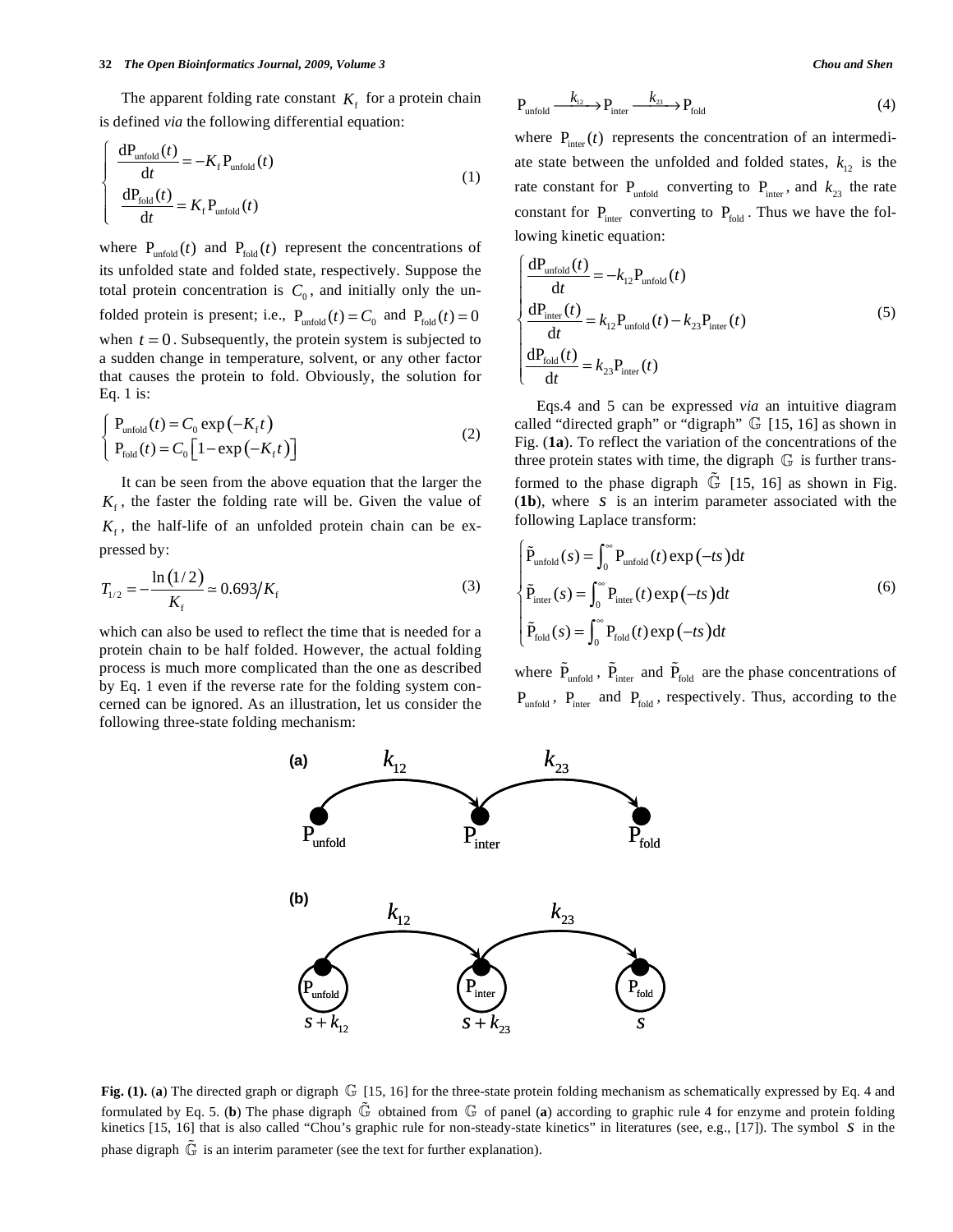phase digraph  $\tilde{G}$  of Fig. (1b) and using the graphic rule 4 [15, 16], which is also called "Chou's graphic rule for nonsteady-state kinetics" in literatures (see, e.g., [17]), we can directly write out the following phase concentrations:

$$
\tilde{P}_{\text{unfold}}(s) = \frac{(s + k_{23})sC_0}{s\left[\left(s + k_{23}\right)s + k_{12}s + k_{12}k_{23}\right]} = \frac{(s + k_{23})C_0}{(s + k_{12})(s + k_{23})} = \frac{C_0}{s + k_{12}}\tag{7.1}
$$

$$
\tilde{P}_{\text{inter}}(s) = \frac{k_{12} s C_0}{s \left[ \left( s + k_{23} \right) s + k_{12} s + k_{12} k_{23} \right]} = \frac{k_{12} C_0}{\left( s + k_{12} \right) \left( s + k_{23} \right)} \tag{7.2}
$$

$$
\tilde{P}_{\text{fold}}(s) = \frac{k_{12}k_{23}C_0}{s\left[\left(s + k_{23}\right)s + k_{12}s + k_{12}k_{23}\right]} = \frac{k_{12}k_{23}C_0}{s\left(s + k_{12}\right)\left(s + k_{23}\right)}\tag{7.3}
$$

 Through the above phase concentrations and using Laplace transform table (see, e.g., [18] or any standard mathematical tables), we can immediately obtain the desired concentrations for  $P_{unfold}$ ,  $P_{inter}$  and  $P_{fold}$  of Eq. 5, as given by:

$$
\begin{cases}\nP_{\text{unfold}}(t) = C_0 e^{-k_{12}t} \\
P_{\text{inter}}(t) = \frac{k_{12}C_0}{k_{23} - k_{12}} \left( e^{-k_{12}t} - e^{-k_{23}t} \right) \\
P_{\text{fold}}(t) = \frac{C_0}{k_{23} - k_{12}} \left( k_{12} e^{-k_{23}t} - k_{23} e^{-k_{12}t} \right) + C_0\n\end{cases}
$$
\n(8)

Accordingly, it follows from the above equation that:

$$
\frac{dP_{\text{fold}}(t)}{dt} = \frac{k_{12}k_{23}C_0}{k_{23} - k_{12}} \left( e^{-k_{12}t} - e^{-k_{23}t} \right) = \frac{k_{12}k_{23}}{k_{23} - k_{12}} \left[ 1 - e^{-\left(k_{23} - k_{12}\right)t} \right] P_{\text{unfold}} \tag{9}
$$

 Comparing Eq. 9 with Eq. 1, we obtain the following equivalent relation:

$$
K_{\rm f} \Leftrightarrow \frac{k_{12}k_{23}}{k_{23} - k_{12}} \left[ 1 - e^{-\left(k_{23} - k_{12}\right)t} \right] \tag{10}
$$

meaning that the apparent folding rate constant  $K_f$  is a function of not only the detailed rate constants, but also *t* . Accordingly,  $K_f$  is actually not a constant but will change with time. Only when  $k_{23} \gg k_{12}$  and  $k_{23} \gg 1$ , can Eq. 10 be reduced to  $K_f \simeq k_{12}$  and Eq. 9 to:

$$
\frac{dP_{\text{folded}}(t)}{dt} \simeq k_{12} P_{\text{unfold}}(t) = K_f P_{\text{unfold}}(t)
$$
 (11)

and  $K_f$  be treated as a constant.

 Even for a two-state protein folding system when the reverse effect needs to be considered, i.e., the system described by the following scheme and equation:

$$
P_{\text{unfold}} \xleftarrow{k_{12}} P_{\text{fold}} \tag{12}
$$

$$
\begin{cases}\n\frac{dP_{\text{unfold}}(t)}{dt} = -k_{12}P_{\text{unfold}}(t) + k_{21}P_{\text{fold}}(t) \\
\frac{dP_{\text{fold}}(t)}{dt} = k_{12}P_{\text{unfold}}(t) - k_{21}P_{\text{fold}}(t)\n\end{cases}
$$
\n(13)

where  $k_{21}$  represents the reverse rate constant converting  $P_{\text{fold}}$  back to  $P_{\text{unfold}}$ . With the similar derivation by using the non-steady state graphic rule [15, 16] as described above, we have now the following equivalent relation:

$$
K_{\rm f} \Leftrightarrow \left\{ \frac{k_{12} (k_{12} + k_{21})}{k_{21} + k_{12} \exp[-(k_{12} + k_{21})t]} \exp[-(k_{12} + k_{21})t] \right\}
$$
(14)

indicating once again that, even for the two-state folding system of Eq. 12, the apparent folding rate constant  $K_f$  can be treated as a constant only when  $k_{12} \gg k_{21}$  and  $k_{12} \gg 1$ .

 It can be imagined that for a general multi-state folding system,  $K_f$  will be much more complicated. It is important to keep this in mind to avoid confusion of the apparent rate constants with the detailed rate constants.

 We can also see from the above derivation that using the graphic analysis to deal with kinetic systems is quite efficient and intuitive, particularly in dealing with complicated kinetic systems. For more discussions about the graphic analysis and its applications to kinetic systems, see [19-25].

## **III. MATERIALS AND METHODS**

 To develop an effective statistical predictor, the following three things are indispensable: (1) a valid benchmark dataset; (2) a mathematical expression for the samples that can effectively reflect their intrinsic correlation with the object to be predicted; and (3) a powerful prediction algorithm or engine. The three necessities for establishing the current protein folding rate predictor were realized *via* the following procedures.

#### **1. Benchmark Dataset**

 The dataset recently constructed by Ouyang and Liang [12] was used in the current study. It contains 80 proteins whose apparent folding rate constants  $(K_f)$  have been experimentally determined. However, it is instructive to point out that, when the experimentally measured  $K_f$  is a constant

independent on time *t* , the conditions as mentioned in Section II (see Eqs.10 and 14 and the relevant texts) must be satisfied. Accordingly, the folding kinetic mechanisms for all these 80 proteins can be approximately described by Eq. 1, and hence there is no need here to specify which proteins belong to the two-state folding and which ones to the threestate or other multiple-state as done in [12]. Furthermore, although the experimental 3D structures of the 80 proteins are known, none of this kind of information will be used here because we are intending to develop a statistical predictor purely based on the experimental  $K_f$  values of proteins and their sequence information alone. If the success rates thus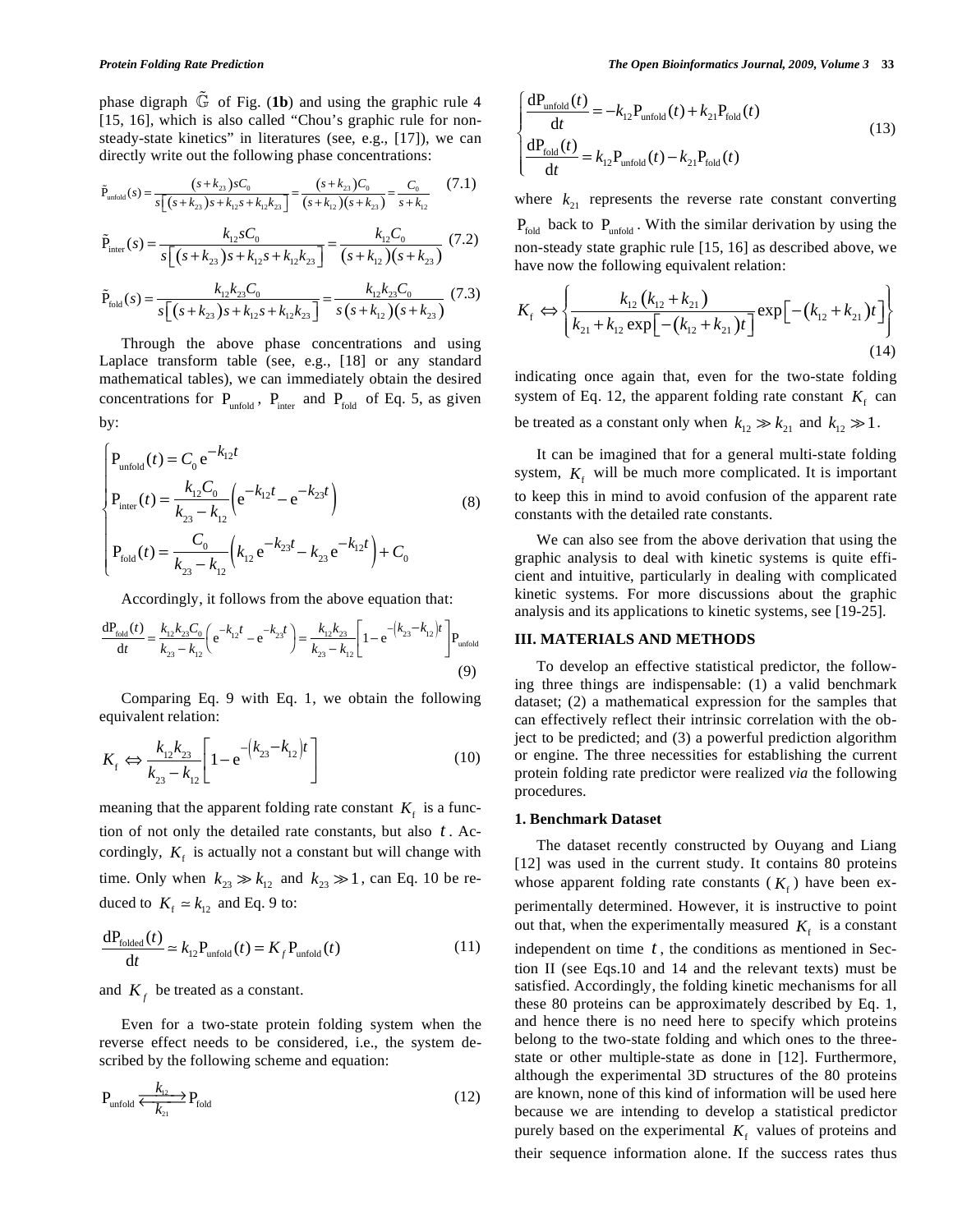# Table 1. The Apparent Folding Rate Constant  $K_f$  (sec<sup>-1</sup>) of the 80 Proteins in the Benchmark Dataset  $S_{\text{bench}}$  and their Half-Folding **Time**  $T_{1/2}$  (sec) (cf. Eq. 3)

| <b>Number</b> | PDB Code                     | $ln K_f$ | $K_f$ (sec <sup>-1</sup> )  | $T_{1/2}$ (sec)             |
|---------------|------------------------------|----------|-----------------------------|-----------------------------|
| $\mathbf{1}$  | 1APS                         | $-1.47$  | $2.299 \times 10^{-1}$      | 3.015                       |
| $\sqrt{2}$    | 1BA5                         | 5.91     | $3.687 \times 10^{2}$       | $1.88 \times 10^{-3}$       |
| 3             | 1BDD                         | 11.69    | $1.194 \times 10^{5}$       | $6.0\times10^{\text{-}6}$   |
| 4             | 1C8C                         | 6.95     | $1.043 \times 10^{3}$       | $6.64 \times 10^{-4}$       |
| 5             | 1C9O                         | 7.20     | $1.339 \times 10^{3}$       | $5.17\times10^{\text{-}4}$  |
| 6             | 1CSP                         | 6.54     | $6.92 \times 10^{2}$        | $1.001 \times 10^{-3}$      |
| $\tau$        | $1DIV_c$                     | $0.0\,$  | 1.000                       | $6.932\times10^{\text{-}1}$ |
| 8             | $1DIV_n$                     | 6.61     | $7.425 \times 10^{2}$       | $9.34 \times 10^{-4}$       |
| 9             | $1\mathrm{EOL}$              | 10.37    | $3.1888 \times 10^{4}$      | $2.2 \times 10^{-5}$        |
| 10            | 1E0M                         | 8.85     | $6.974 \times 10^{3}$       | $9.9 \times 10^{-5}$        |
| 11            | 1ENH                         | 10.53    | $3.742 \times 10^{4}$       | $1.9 \times 10^{-5}$        |
| 12            | 1FEX                         | 8.19     | $3.604 \times 10^{3}$       | $1.92 \times 10^{-4}$       |
| 13            | 1FKB                         | 1.45     | 4.263                       | $1.626 \times 10^{-1}$      |
| 14            | 1FMK                         | 4.05     | $5.7440 \times 10^{1}$      | $1.208 \times 10^{-2}$      |
| 15            | 1FNF_9                       | $-0.92$  | $3.985 \times 10^{-1}$      | 1.739                       |
| 16            | 1G6P                         | 6.30     | $5.446 \times 10^{2}$       | $1.273 \times 10^{-3}$      |
| 17            | 1HDN                         | 2.69     | $1.473 \times 10^{1}$       | $4.705 \times 10^{-2}$      |
| 18            | $1\mathrm{IDY}$              | 8.73     | $6.186 \times 10^{3}$       | $1.12 \times 10^{-4}$       |
| 19            | 1IMQ                         | 7.28     | $1.451 \times 10^{3}$       | $4.78 \times 10^{-4}$       |
| 20            | 1K8M                         | $-0.71$  | $4.916\times10^{\text{-}1}$ | 1.410                       |
| 21            | 1K9Q                         | 8.37     | $4.316 \times 10^{3}$       | $1.61 \times 10^{-4}$       |
| 22            | $1L2Y$                       | 12.40    | $2.428 \times 10^{5}$       | $3.0\times10^{\text{-}6}$   |
| 23            | 1LMB                         | 8.50     | $4.915 \times 10^{3}$       | $1.41 \times 10^{-4}$       |
| 24            | $1\mathrm{MJC}$              | 5.23     | $1.868\times10^{2}$         | $3.711 \times 10^{-3}$      |
| 25            | 1N88                         | 3.0      | $2.009 \times 10^{1}$       | $3.451 \times 10^{-2}$      |
| $26\,$        | 1NYF                         | 4.54     | $9.369 \times 10^{1}$       | $7.398 \times 10^{-3}$      |
| $27\,$        | 1PGB_b                       | 12.0     | $1.628 \times 10^{5}$       | $4.0\times10^{\text{-}6}$   |
| 28            | 1PIN                         | 9.37     | $1.173 \times 10^{4}$       | $5.9\times10^{\text{-}5}$   |
| 29            | 1PKS                         | $-1.06$  | $3.465 \times 10^{-1}$      | 2.001                       |
| 30            | 1PRB                         | 12.90    | $4.003 \times 10^{5}$       | $2.0\times10^{\text{-}6}$   |
| 31            | $1\mathrm{PSE}$              | 1.17     | 3.222                       | $2.151 \times 10^{-1}$      |
| 32            | 1QTU                         | $-0.36$  | $6.977\times10^{-1}$        | $9.935 \times 10^{-1}$      |
| 33            | $1\mathrm{RFA}$              | $7.0\,$  | $1.097\times10^{3}$         | $6.32 \times 10^{-4}$       |
| 34            | 1SHG                         | 2.10     | 8.166                       | $8.488\times10^{\text{-}2}$ |
| $35\,$        | $1\mathrm{TEN}$              | 1.06     | 2.886                       | $2.402 \times 10^{-1}$      |
| 36            | 1URN                         | 5.76     | $3.173 \times 10^{2}$       | $2.184\times10^{\text{-}3}$ |
| 37            | $1$ VII                      | 11.51    | $9.971 \times 10^{4}$       | $7.0 \times 10^{-6}$        |
| 38            | 1WIT                         | 0.41     | 1.507                       | $4.6 \times 10^{-1}$        |
| 39            | 2A3D                         | 12.7     | $3.277 \times 10^5$         | $2.0 \times 10^{-6}$        |
| $40\,$        | 2ACY                         | 0.84     | 2.317                       | $2.992\times10^{\text{-}1}$ |
| 41            | 2AIT                         | 4.21     | $6.736\times10^{1}$         | $1.029 \times 10^{-2}$      |
| 42            | $2\mathrm{CI}2$              | 3.87     | $4.794 \times 10^{1}$       | $1.446 \times 10^{-2}$      |
| 43            | 2HQI                         | $0.18\,$ | 1.197                       | $5.790 \times 10^{-1}$      |
| 44            | 2PDD                         | 9.69     | $1.616\times10^4$           | $4.3\times10^{\text{-}5}$   |
| 45            | $2\ensuremath{\mathrm{PTL}}$ | 4.10     | $6.034\times10^{1}$         | $1.149\times10^{\text{-}2}$ |
| 46            | 2ABD                         | 6.48     | $6.520\times10^{2}$         | $1.063 \times 10^{-3}$      |
| $47\,$        | 2CRO                         | 5.35     | $2.106 \times 10^{2}$       | $3.291 \times 10^{-3}$      |
| 48            | $1UZC$                       | 8.68     | $5.884\times10^{3}$         | $1.18 \times 10^{-4}$       |
| 49            | $1{\rm CEI}$                 | 5.8      | $3.303 \times 10^{2}$       | $2.099 \times 10^{-3}$      |
| 50            | 1BRS                         | 3.37     | $2.908 \times 10^{1}$       | $2.384 \times 10^{-2}$      |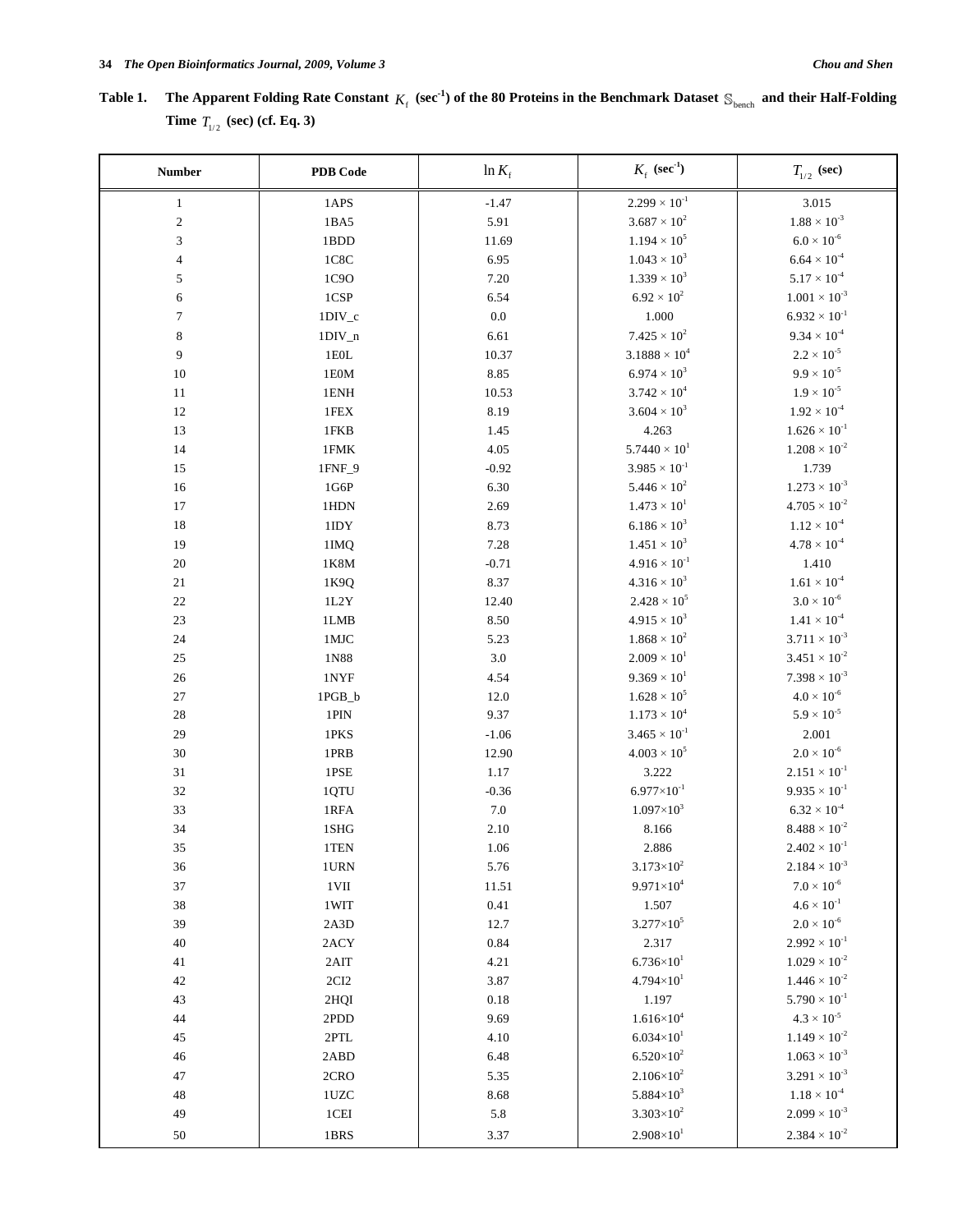**(Table 1). Contd…..** 

| <b>Number</b> | PDB Code        | $\ln K_f$ | $K_{\rm f}$ (sec <sup>-1</sup> ) | $T_{1/2}$ (sec)              |
|---------------|-----------------|-----------|----------------------------------|------------------------------|
| $51\,$        | $2A5E$          | 3.50      | $3.312 \times 10^{1}$            | $2.093 \times 10^{-2}$       |
| 52            | 1TIT            | 3.6       | $3.660\times10^{1}$              | $1.894 \times 10^{-2}$       |
| 53            | $1$ FNF $_1$    | 5.48      | $2.399\times10^{2}$              | $2.890 \times 10^{-3}$       |
| 54            | $1HNG$          | 1.8       | 6.050                            | $1.146 \times 10^{-1}$       |
| 55            | 1ADW            | 0.64      | 1.897                            | $3.654 \times 10^{-1}$       |
| 56            | 1EAL            | 1.3       | 3.669                            | $1.889 \times 10^{-1}$       |
| 57            | $1\mathrm{IFC}$ | 3.4       | $2.996 \times 10^{1}$            | $2.313 \times 10^{-2}$       |
| 58            | 1OPA            | 1.4       | 4.055                            | $1.709 \times 10^{-1}$       |
| 59            | 1HCD            | $1.1\,$   | 3.004                            | $2.307 \times 10^{-1}$       |
| 60            | 1BEB            | $-2.20$   | $1.108\times10^{\text{-}1}$      | 6.256                        |
| 61            | 1B9C            | $-2.76$   | $6.329\times10^{-2}$             | $1.095 \times 10^{1}$        |
| 62            | 1I1B            | $-4.01$   | $1.813 \times 10^{-2}$           | $3.822 \times 10^{1}$        |
| 63            | $1{\rm PGB\_a}$ | 6.40      | $6.018\times10^{2}$              | $1.152 \times 10^{-3}$       |
| 64            | 1UBQ            | 5.90      | $3.650\times10^{2}$              | $1.899 \times 10^{-3}$       |
| 65            | 1GXT            | 4.39      | $8.064\times10^{1}$              | $8.596 \times 10^{-3}$       |
| 66            | 1SCE            | 4.17      | $6.472\times10^{1}$              | $1.071 \times 10^{-2}$       |
| 67            | $1\mathrm{HMK}$ | 2.79      | $1.628 \times 10^{1}$            | $4.257 \times 10^{-2}$       |
| 68            | 3CHY            | 1.0       | 2.718                            | $2.550 \times 10^{-1}$       |
| 69            | 1HEL            | 1.25      | 3.490                            | $1.986 \times 10^{-1}$       |
| $70\,$        | 1DK7            | 0.83      | 2.293                            | $3.022 \times 10^{-1}$       |
| 71            | 1JOO            | 0.30      | 1.350                            | $5.135 \times 10^{-1}$       |
| $72\,$        | $2\mathrm{RN}2$ | 1.41      | 4.096                            | $1.692 \times 10^{-1}$       |
| 73            | 1RA9            | $-2.46$   | $8.543\times10^{\text{-2}}$      | 8.113                        |
| 74            | 1PHP_c          | $-3.44$   | $3.207 \times 10^{-2}$           | $2.162 \times 10^{1}$        |
| 75            | 1PHP_n          | 2.30      | 9.974                            | $6.949 \times 10^{-2}$       |
| $76\,$        | $2{\rm BLM}$    | $-1.24$   | $2.894 \times 10^{-1}$           | 2.395                        |
| 77            | 1QOP_a          | $-2.5$    | $8.209 \times 10^{-2}$           | 8.444                        |
| 78            | $1QOP_b$        | $-6.9$    | $1.008 \times 10^{-3}$           | $6.878 \times 10^{2}$        |
| 79            | 1BTA            | $1.11\,$  | 3.034                            | $2.284\times10^{\text{-}1}$  |
| $80\,$        | 1L63            | 4.10      | $6.034 \times 10^{1}$            | $1.1487\times10^{\text{-}2}$ |

obtained can be comparable or about the same as those by the method of Ouyang and Liang where the 3D structure information was needed as an input [12], the new predictor will have the advantage of being able to also cover those proteins whose 3D structures are unknown yet. This is particularly useful due to the huge gap between the number of known protein sequences and the number of known protein 3D structures, as mentioned in Section I.

 For readers' convenience, the benchmark dataset, denoted as  $\mathbb{S}_{\text{hench}}$ , is given in Appendix **A** which can also be downloaded from the web-site at www.csbio.sjtu.edu.cn/bioinf/FoldRate/. As we can see there,  $\ln K_f$  (where  $\ln$  means taking the natural logarithm for the number right after it) ranges from  $-6.9$  to  $12.9$ ; i.e.,  $K_f$  ranges from  $e^{-6.9} \approx 1.01 \times 10^{-3}$  to  $e^{12.9} \approx 4.00 \times 10^6$ (where  $e \approx 2.718$  is the natural number, sometimes called Euler's number), meaning that the apparent folding rate constants of the 80 proteins span more than eight orders of magnitude (cf. Table **1**).

#### **2. Sample Expression or Feature Extraction**

 As shown in [12], the features extracted from the 3D structures of proteins are very useful for predicting their folding rates. However, for the majority of proteins, their 3D structures are unknown yet. To enable the prediction model to cover as many proteins as possible, here let us focus on those features that can be derived from the amino acid sequential information alone, either directly or indirectly. Owing to the fact that smaller proteins usually (although far from always) fold faster than larger ones [26], and that  $\alpha$ helix and  $\beta$ -sheet are the two most major structural elements [27], our attention should be particularly focused on the size of proteins as well as the effects of  $\alpha$ -helices and  $\beta$ -strands.

## *(a) Protein Size or Length Effect*

 In protein science, the length of a protein chain is usually measured by *L*, the number of amino acids it contains. Many lines of evidences (see, e.g., [12, 13]) have indicated that the length of a protein chain is correlated with its folding rate, suggesting that  $L$ , as well as its various functions,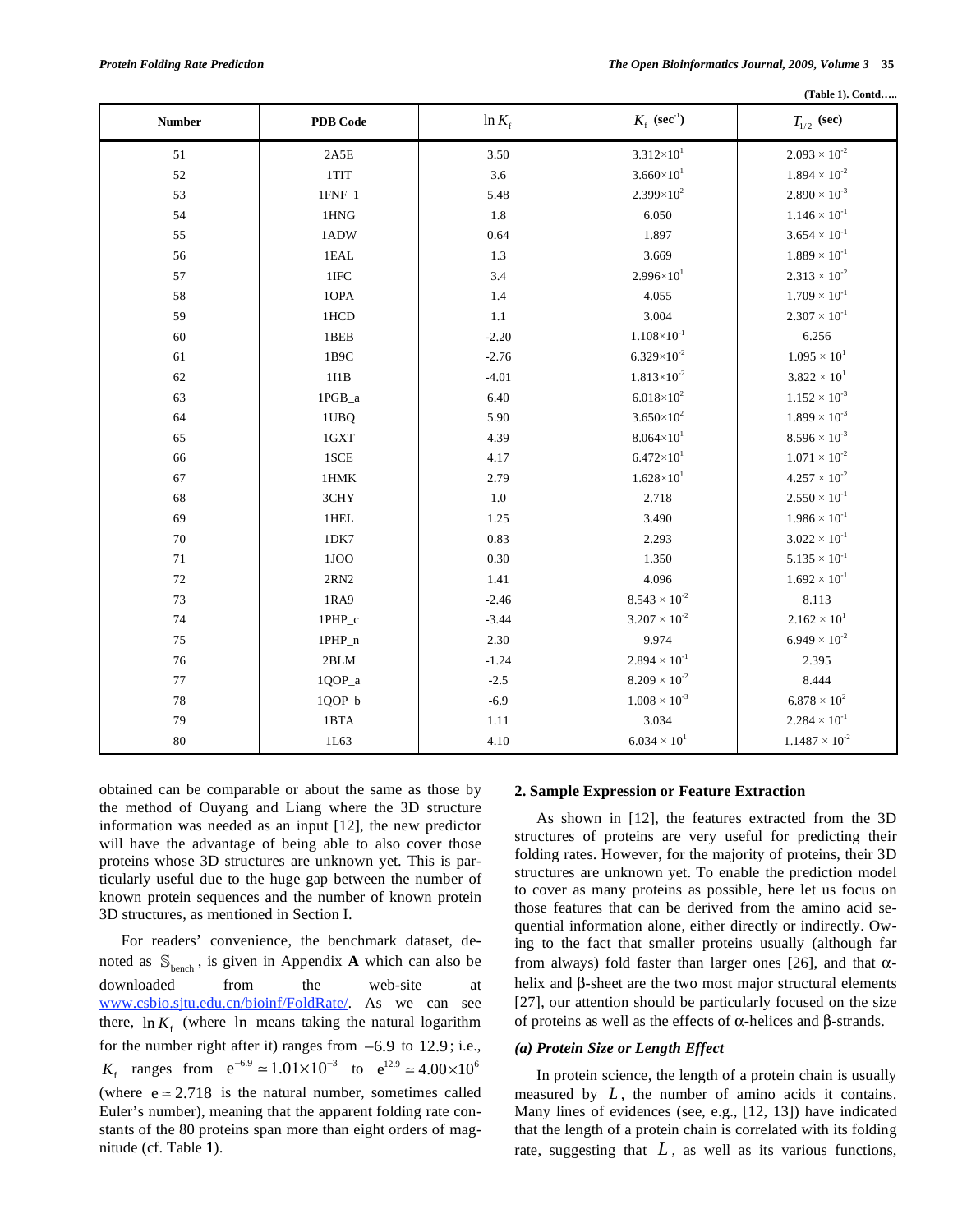could be useful for representing protein samples in predicting their folding rates. Our preliminary studies showed that  $ln(L)$  was particularly remarkable in this regard and hence will be used in the current study.

# *(b) Predicted -Helix Effect and the Effective Folding Chain Length*

Driven by the short-range interaction,  $\alpha$ -helices can be formed independently in a much faster pace than the entire structural frame. These helices can be treated as rigid blocks so as to reduce the original chain length *L* counted according to the number of amino acids. The effective folding chain length  $L_{\text{eff}}^{\alpha}$  thus considered is given by [13]:

$$
L_{\text{eff}}^{\alpha} = L - L_{\text{h}} + \lambda N_{\text{h-block}} \tag{15}
$$

where  $L<sub>h</sub>$  is the total number of amino acids in the helix blocks that can be easily predicted by using PSIPRED [28] for a given protein sequence;  $N_{h\text{-block}}$  the number of predicted helix blocks; and  $\lambda$  the pseudo length of a helix block that was set at 3 in the current study, meaning that each helix block is equivalent to 3 amino acid units in length. Again, our preliminary studies showed that among various functions of  $L_{\text{eff}}^{\alpha}$ ,  $\ln(L_{\text{eff}}^{\alpha})$  was particularly remarkable in correlation with the protein folding rates, and hence will be used in the current study.

#### *(c) Effect of β*-*Sheet Propensity*

 It was hinted in some previous studies (see, e.g., [29, 30]) that the folding of a protein is strongly correlated with those amino acids that have a high propensity to form  $\beta$ -strands [31, 32]. To reflect the overall  $\beta$ -sheet propensity of a protein chain, let us take the following consideration. Suppose a protein chain is formulated by:

$$
\mathbf{P} = \mathbf{R}_1 \mathbf{R}_2 \mathbf{R}_3 \mathbf{R}_4 \mathbf{R}_5 \mathbf{R}_6 \mathbf{R}_7 \cdots \mathbf{R}_L
$$
 (16)

where the *i*-th residue R<sub>*i*</sub>  $(i=1, 2, \dots, L)$  can be one of the 20 different types of amino acids each having its own propensity to form  $\beta$ -strand [31]. The overall  $\beta$ -sheet propensity of the protein concerned is defined by:

$$
\Phi^{\beta} = \frac{\sum_{i=1}^{L} \Psi_{\beta, i}}{L} \tag{17}
$$

where  $\Psi_{\beta,i}$  is the  $\beta$ -strand propensity for the *i*-th  $(i = 1, 2, \dots, L)$  amino acid in the protein **P**. Note that before substituting the values of  $\beta$ -strand propensity into Eq. 17, they are subject to a Max-Min normalization as given by:

$$
\Psi_{\beta,i} = \frac{\Psi_{\beta,i}^0}{\text{Max}\{\Psi_{\beta}^0\} - \text{Min}\{\Psi_{\beta}^0\}}
$$
(18)

where  $\Psi_{\beta,i}^0$  represent the original  $\beta$ -strand propensity value for R*<sup>i</sup>* in Eq. 16 and can be obtained from [31] because it

must be one of the 20 native amino acids,  $\mathbf{Max}\{\Psi_{\beta}^0\}$  means taking the maximum value among the 20 original  $\beta$ -strand propensities, and  $\text{Min}\{\Psi_{\beta}^{0}\}\$  the corresponding minimum one. For reader's convenience, the converted  $\beta$ -strand propensity value obtained through the Max-Min normalization procedure (cf. Eq. 18) for each of the 20 native amino acids is given in Table **2**, from which one can easily derive its overall  $\beta$ -sheet propensity,  $\Phi^{\beta}$ , for any given protein sequence.

The values of  $ln(L)$ ,  $ln(L_{\text{eff}}^{\alpha})$ , and  $\Phi^{\beta}$  for the 80 proteins in the benchmark dataset  $\mathbb{S}_{\text{bench}}$  are given in Appendix **B**.

## **3. Prediction Algorithm**

 According to the above discussion, we have the following three quantitative features extracted from a protein sequence:  $\ln(L)$ ,  $\ln(L_{\text{eff}}^{\alpha})$ , and  $\Phi^{\beta}$ . Each of these features derived from a protein may be correlated with its folding rate  $K<sub>f</sub>$  through the following equations.

$$
\ln\left(K_f^{(1)}\right) = a_1 + b_1 \ln(L) \tag{19.1}
$$

$$
\ln\left(K_{\rm f}^{(2)}\right) = a_2 + b_2 \ln(L_{\rm eff}^{\alpha})\tag{19.2}
$$

$$
\ln\left(K_{\rm f}^{(3)}\right) = a_3 + b_3 \Phi^{\beta} \tag{19.3}
$$

where  $K_f^{(i)}$   $(i = 1, 2, 3)$  are the protein folding rate constants predicted based on the length of protein, its  $\alpha$ -helix related effective length, and its overall  $\beta$ -sheet propensity, respectively; while  $a_i$  and  $b_i$  are the corresponding parameters that can be determined through a training dataset by the following regression procedure [33].

 First, let us just use the 80 proteins in the benchmark dataset  $\mathbb{S}_{\text{hench}}$  (Appendix **A**) as the training data. Suppose the length, effective folding chain length, and overall  $\beta$ -sheet propensity for the *k*-th protein in the dataset are denoted by  $L(k)$ ,  $L_{\text{eff}}^{\alpha}(k)$ , and  $\Phi^{\beta}(k)$ , respectively. In order to determine the coefficients of Eq. 19, let us define three objective functions given by:

$$
\begin{cases}\n\Delta^{(1)} = \sum_{k=1}^{80} \left\{ \left[ a_1 + b_1 \ln L(k) \right] - \ln \left[ K_f(k) \right] \right\}^2 \\
\Delta^{(2)} = \sum_{k=1}^{80} \left\{ \left[ a_2 + b_2 \ln L_{\text{eff}}^{\alpha}(k) \right] - \ln \left[ K_f(k) \right] \right\}^2 \\
\Delta^{(3)} = \sum_{k=1}^{80} \left\{ \left[ a_3 + b_3 \ln \Phi^{\beta}(k) \right] - \ln \left[ K_f(k) \right] \right\}^2\n\end{cases} (20)
$$

where  $K_f(k)$  is the observed folding rate for the  $k$ -th protein in the dataset  $\mathcal{S}_{\text{bench}}$  as given in Appendix **A**. The process of determining these coefficients is actually a process of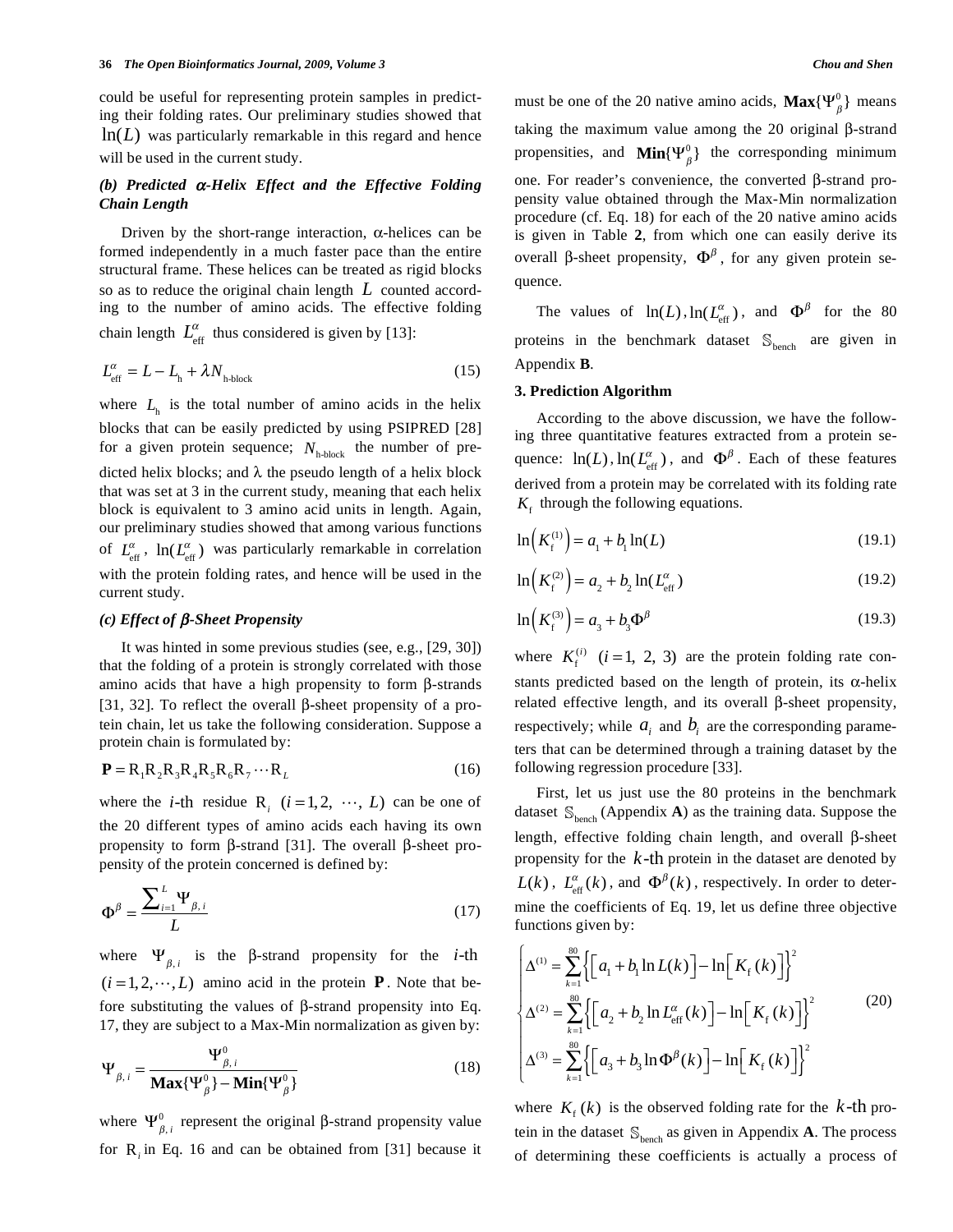| Table 2. The $\beta$ -Strand Propensity Values for the 20 Native Amino Acids Converted According to the Max-Min Normalization Pro- |
|------------------------------------------------------------------------------------------------------------------------------------|
| cedure of Eq. 18                                                                                                                   |

|                      | Amino Acid Code     | Propensity to form $\beta$ -Strand |                                       |  |
|----------------------|---------------------|------------------------------------|---------------------------------------|--|
| <b>Single Letter</b> | Numerical Index $u$ | Original $\Psi_{\beta,\,u}^0$      | Max-Min Normalized $\Psi_{\beta,\mu}$ |  |
| $\mathbf{A}$         | $\mathbf{1}$        | 0.83                               | 0.34                                  |  |
| $\mathbf C$          | $\boldsymbol{2}$    | 1.19                               | 0.61                                  |  |
| ${\bf D}$            | 3                   | 0.54                               | 0.12                                  |  |
| $\mathbf E$          | $\overline{4}$      | 0.37                               | $0.00\,$                              |  |
| ${\bf F}$            | 5                   | 1.38                               | 0.75                                  |  |
| ${\bf G}$            | 6                   | 0.75                               | 0.28                                  |  |
| $\, {\rm H}$         | $\overline{7}$      | 0.87                               | 0.37                                  |  |
| $\rm I$              | $\,8\,$             | 1.60                               | 0.92                                  |  |
| $\bf K$              | 9                   | 0.74                               | 0.27                                  |  |
| L                    | $10\,$              | 1.30                               | 0.69                                  |  |
| M                    | 11                  | 1.05                               | 0.51                                  |  |
| ${\bf N}$            | 12                  | 0.89                               | 0.39                                  |  |
| ${\bf P}$            | 13                  | 0.55                               | 0.13                                  |  |
| ${\bf Q}$            | 14                  | 1.10                               | 0.54                                  |  |
| ${\bf R}$            | 15                  | 0.93                               | 0.42                                  |  |
| $\mathbf S$          | 16                  | 0.75                               | 0.28                                  |  |
| $\mathbf T$          | 17                  | 1.19                               | 0.61                                  |  |
| $\mathbf V$          | 18                  | 1.70                               | 1.00                                  |  |
| W                    | 19                  | 1.37                               | 0.75                                  |  |
| $\mathbf Y$          | 20                  | 1.47                               | 0.82                                  |  |

finding the minimum of  $\Delta^{(i)}$  ( $i = 1, 2, 3$ ), and hence can be easily obtained by the following equation:

$$
\begin{cases}\n\frac{\partial \Delta^{(i)}}{\partial a_i} = 0 \\
\frac{\partial \Delta^{(i)}}{\partial b_i} = 0\n\end{cases}
$$
\n $(i = 1, 2, 3)$ \n(21)

 Substituting Eq. 20 into Eq. 21, followed by using the data provided in Appendix **A** and the data derived therefrom as given in Appendix **B**, we can easily determine the coefficients in Eq. 19, as given below:

$$
\begin{cases}\na_1 = 32.4216, & b_1 = -6.4077 \\
a_2 = 26.6906, & b_2 = -5.5966 \\
a_3 = 30.7239, & b_3 = -58.0109\n\end{cases}
$$
\n(22)

 However, as explained below, the accuracy of a predictor is usually examined by the jackknife cross-validation in which the query sample should be in term excluded from the training dataset. Thus, instead of Eqs. 20-21, we should have:

$$
\begin{cases}\n\Delta^{(1)}(k) = \sum_{i=1}^{\infty} \left\{ \left[ a_1(k) + b_1(k) \ln L(i) \right] - \ln \left[ K_f(i) \right] \right\}^2 \\
\Delta^{(2)}(k) = \sum_{i=1}^{\infty} \left\{ \left[ a_2(k) + b_2(k) \ln L_{\text{eff}}^{\alpha}(i) \right] - \ln \left[ K_f(i) \right] \right\}^2 \quad (k = 1, 2, \dots, 80) \\
\Delta^{(3)}(k) = \sum_{i=1}^{\infty} \left\{ \left[ a_3(k) + b_3(k) \ln \Phi^{\beta}(i) \right] - \ln \left[ K_f(i) \right] \right\}^2\n\end{cases} \tag{23}
$$

$$
\begin{cases}\n\frac{\partial \Delta^{(i)}(k)}{\partial a_i(k)} = 0 \\
\frac{\partial \Delta^{(i)}(k)}{\partial b_i(k)} = 0\n\end{cases}
$$
\n $(i = 1, 2, 3; k = 1, 2, \cdots, 80)$ \n(24)

The results thus obtained for  $\lfloor a_1(k), b_1(k) \rfloor$ ,  $\left[ a_2(k), b_2(k) \right]$ , and  $\left[ a_3(k), b_3(k) \right]$  are given in Appendix **C**.

All the above three formulae (Eqs.  $19.1 - 19.3$ ) can be used to predict the protein folding rates but they each reflect only one of the three features described above. To incorporate all these features into one predictor, let us consider the following equation:

$$
\ln K_{\rm f} = \sum_{i=1}^{3} w_i \ln K_{\rm f}^{(i)} \tag{25}
$$

where  $W_i$  is the weight that reflects the impact of the *i*-th formula on the protein folding rate. If the impacts of the three formulae were the same, we should have  $w_i = 1/3$  $(i = 1, 2, 3)$ . Since they are actually not the same, it would be rational to introduce some sort of statistical criterion to reflect their different impacts, as formulated below.

 Given a system containing *N* statistical samples, we can define a cosine function as formulated by [34, 35]: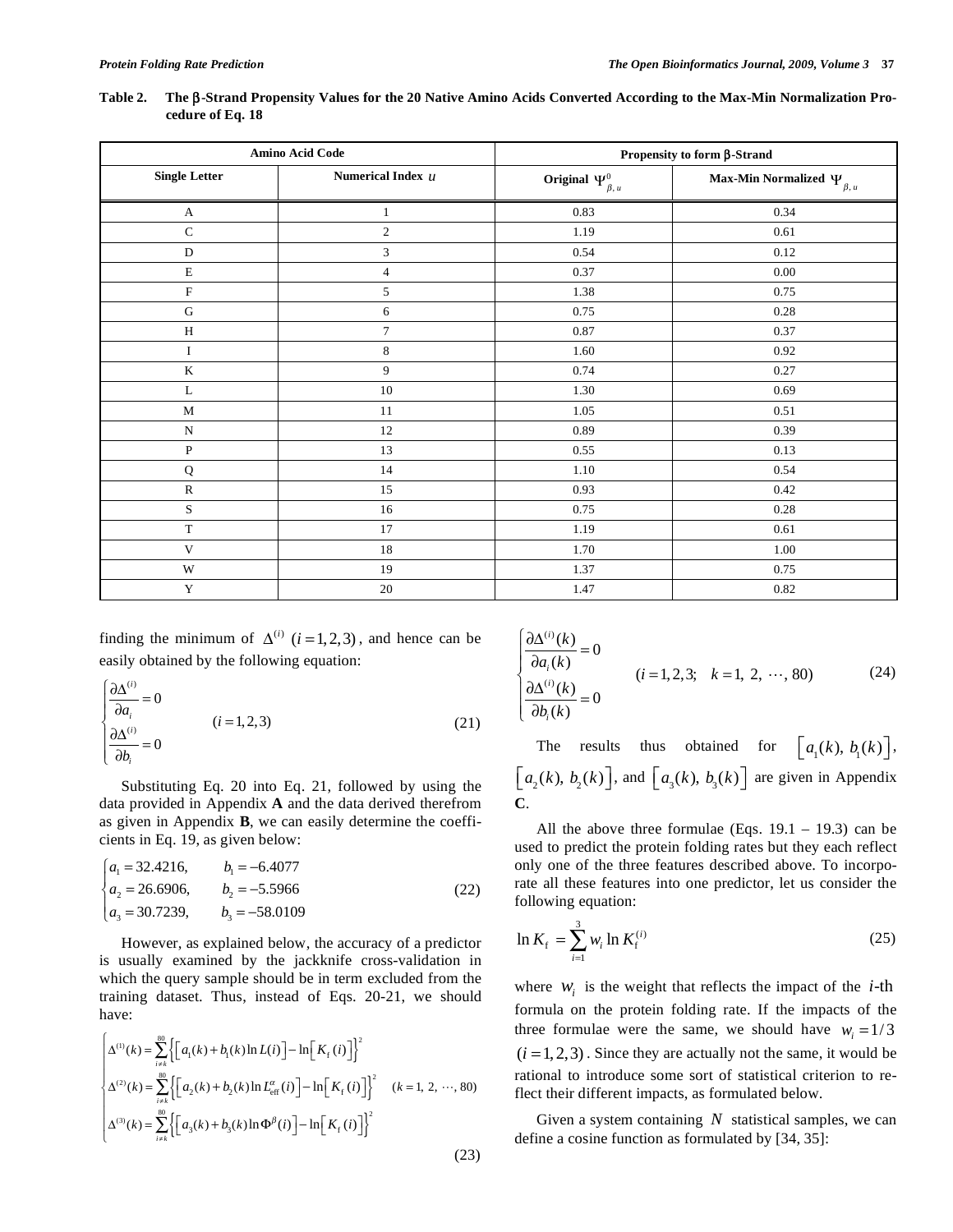$$
\mathbf{\Theta} = \sum_{i=1}^{N} x_i y_i \left/ \left[ \left( \sum_{i=1}^{N} x_i^2 \right) \left( \sum_{i=1}^{N} y_i^2 \right) \right]^{1/2} \right] \tag{26}
$$

where  $x_i$  and  $y_i$  are, respectively, the observed and predicted results for the *i*-th sample. Obviously, the cosine function is within the range of  $-1$  and 1 [36]. When and only when all the predicted results are exactly the same as the observed ones, we have  $\Theta = 1$ . Suppose the value of the cosine function yielded with the *i*-th predictor in Eq. 19 on the benchmark dataset  $\mathcal{S}_{\text{bench}}$  by the self-consistency test [37] is  $\Theta\left(\ln K_f^{(i)}\right)$ , which turned out to be

$$
\Theta\left(\ln K_f^{(1)}\right) = 0.8938, \qquad \Theta\left(\ln K_f^{(2)}\right) = 0.9276, \qquad \Theta\left(\ln K_f^{(3)}\right) = 0.7145
$$
\n(27)

Then the weight  $W_i$  in Eq. 25 can be formulated as:

$$
w_i = \frac{\Theta\left(\ln K_i^{(i)}\right)}{\sum_{j=1}^3 \Theta\left(\ln K_i^{(i)}\right)} \qquad (i = 1, 2, 3)
$$
 (28)

which yields

$$
w_1 = 0.3525
$$
,  $w_2 = 0.3658$ ,  $w_3 = 0.2817$  (29)

Substituting Eq. 29 as well as Eqs. 19 and 22 into Eq. 25, we finally obtain

$$
\ln K_{\rm f} = 29.8470 - 2.2587 \ln(L) - 2.0472 \ln(L_{\rm eff}^{\alpha}) - 16.3417 \Phi^{\beta}
$$
\n(30)

 However, when the accuracy of Eq. 25 is examined by the jackknife cross-validation, by following the similar procedures in treating Eq. 19, we should instead have

$$
\ln K_{\rm f}(k) = A(k) + B(k)\ln(L) + C(k)\ln(L_{\rm eff}^{\alpha}) + D(k)\Phi^{\beta}
$$
\n(31)

where the values for  $A(k)$ ,  $B(k)$ ,  $C(k)$ , and  $D(k)$  ( $k = 1, 2, \dots, 80$ ) are given in Appendix **D**.

 The ensemble predictor formed by fusing the three individual predictors of Eq. 19 as formulated by Eq. 25 or Eq. 30 or Eq. 31 is called the **FoldRate**, which can yield much better prediction quality than the individual predictors as shown below.

# **IV. RESULTS AND DICSUSSIONS**

 In statistics the independent test, sub-sampling test, and jackknife test are the three cross-validation methods often used to examine the quality of a predictor [38]. To demonstrate the quality of **FoldRate**, we adopted the jackknife cross-validation on the benchmark dataset  $\ \mathbb{S}_{\text{bench}}\ \ (see\ \ the$ Appendix **A**). During the jackknife cross-validation, each of protein samples in the benchmark dataset is in turn singled out as a tested protein and the predictor is trained by the remaining proteins. Compared with the other two crossvalidation test methods, the jackknife test is deemed more objective that can always yield a unique result for a given benchmark dataset [37, 39], and hence has been increasingly used by investigators to examine the accuracy of various predictors (see, e.g., [40-54]).

 In the current study, two kinds of scales are used to measure the prediction quality. One is the Pearson correlation coefficient (PCC) (see wikipedia.org/wiki/Correlation) and the other is the root mean square deviation (RMSD). They are respectively formulated as follows:

$$
PCC = \frac{\sum_{i=1}^{N} (x_i - \overline{x})(y_i - \overline{y})}{\sqrt{\left[\sum_{i=1}^{N} (x_i - \overline{x})^2\right] \left[\sum_{i=1}^{N} (y_i - \overline{y})^2\right]}}
$$
(32)  
RMSD =  $\sqrt{\frac{\sum_{i=1}^{N} (x_i - y_i)^2}{N}}$  (33)

where  $x_i$ ,  $y_i$  and *N* have the same meanings as Eq. 26, while  $\overline{x}$  and  $\overline{y}$  the corresponding mean values for the *N* samples. The meaning of RMSD is obvious; i.e., the smaller the value of RMSD, the more accurate the prediction. PCC is usually used to reflect the correlation of the predicted results with the observed ones: the closer the value of PCC is to 1, the better the correlation is. When all the predicted results are exactly the same as the observed ones, we have PCC=1 and RMSD=0.

 Listed in Table **3** are the PCC and RMSD results obtained by the ensemble predictor **FoldRate** on the benchmark dataset  $\mathbb{S}_{\text{bench}}$  *via* the jackknife cross-validation. For facilitating comparison, the corresponding results obtained by individual predictors are given in Table **3** as well.

 As we can see from Table **3**, the overall PCC value yielded by the ensemble predictor of Eq. 25 is 0.88, which is the closest to 1 in comparison with those by the individual predictors in Eq. 19. Such an overall PCC value is even higher than 0.86 obtained for the same benchmark dataset by the method in which, however, the 3D structural information is needed [12]. Although the method developed recently by Ouyang and Liang could also be used to predict the protein folding rate without using the 3D structural information, the overall PCC value thus obtained would drop to 0.82 [12].

 Moreover, it can be seen from Table **3** that the overall RMSD value for the ensemble predictor is the lowest one in comparison with those by the individual predictors. The highest correlation and lowest deviation results indicate that the **FoldRate** ensemble predictor formed by fusing individual predictors is indeed a quite promising approach.

#### **V. CONCLUSIONS**

 **FoldRate** is developed for predicting protein folding rate. It is an ensemble predictor formed by fusing three individual predictors with each based on the size of a protein, its  $\alpha$ -helix effect, and its  $\beta$ -sheet effect, respectively. Given a protein, all these effects can be derived from its sequence.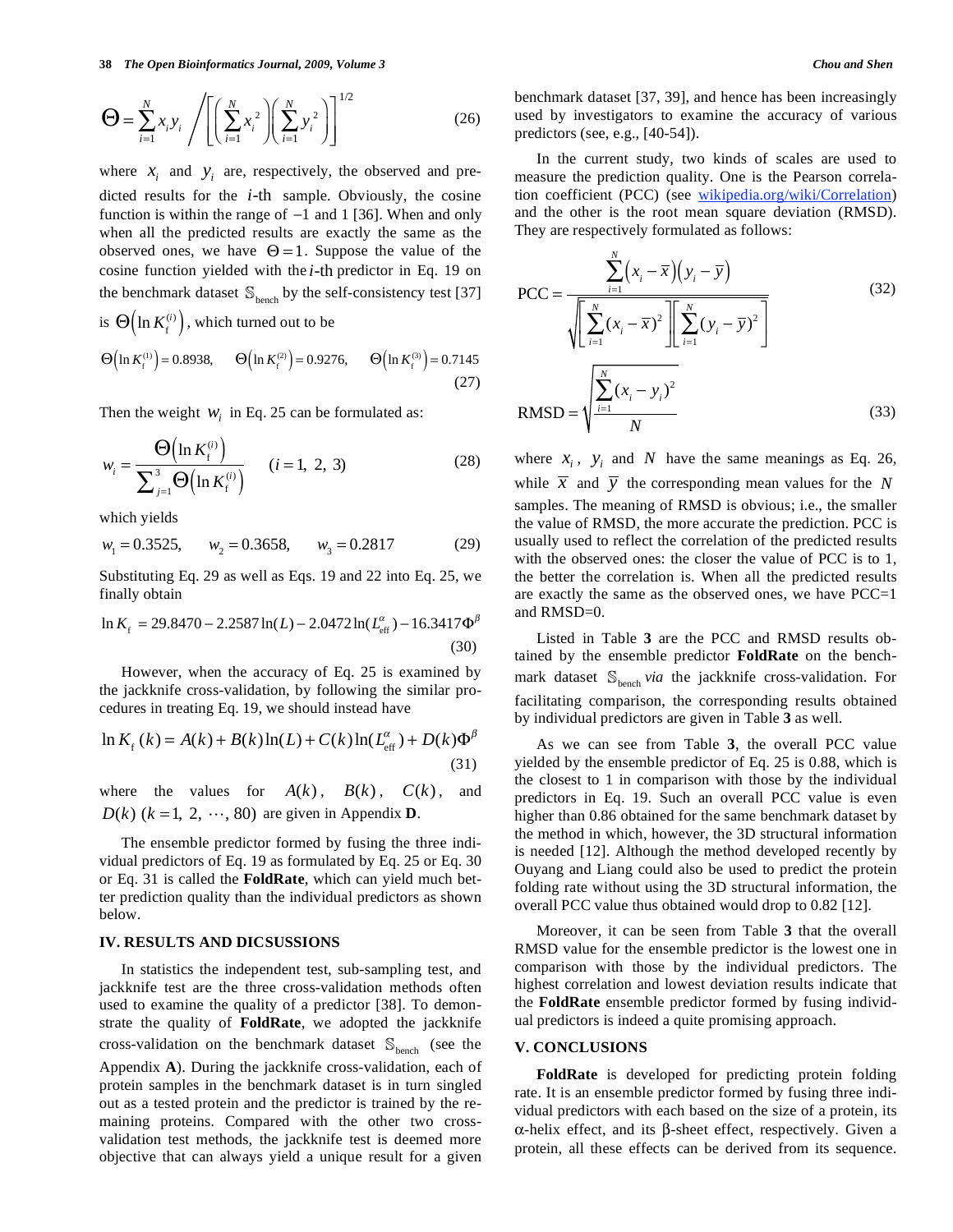**Table 3. Comparison of the Jackknife Cross-Validation Tested Results by Using Different Predictors on the Benchmark Dataset**   $\mathbb{S}_{\text{bench}}$ 

| <b>Predictor</b>                                 | Overall PCC (cf. Eq. 32) | Overall RMSD (cf. Eq. 33) |
|--------------------------------------------------|--------------------------|---------------------------|
| $\ln\left(K_{\rm f}^{(1)}\right)$ (cf. Eq. 19.1) | 0.79                     | 2.67                      |
| $\ln\left(K_{\rm f}^{(2)}\right)$ (cf. Eq. 19.2) | 0.85                     | 2.23                      |
| $\ln\left(K_{\rm f}^{(3)}\right)$ (cf. Eq. 19.3) | 0.27                     | 4.17                      |
| $\ln(K_f)$ (cf. Eq. 25)                          | 0.88                     | 2.03                      |

Therefore, **FoldRate** can be used to predict the folding rate of a protein according to its sequence information alone. **FoldRate** is freely accessible to the public *via* the web-site at www.csbio.sjtu.edu.cn/bioinf/FoldingRate/.

# **ACKNOWLEDGEMENTS**

This work was supported by the National Natural Science Foundation of China (Grant No. 60704047), Science and Technology Commission of Shanghai Municipality (Grant No. 08ZR1410600, 08JC1410600) and sponsored by Shanghai Pujiang Program.

# **APPENDIX A**

The benchmark dataset  $\mathcal{S}_{\text{hench}}$  consists of 80 proteins. The PDB codes listed below are just for the role of identity. In this study, only the protein sequences and their  $\ln(K_c)$  values are used for developing the current predictor. See the text for further explanation.

```
1. PDB: 1APS, \ln(K_e) = -1.47
```

```
TARPLKSVDYEVFGRVQGVCFRMYAEDEARKIGVVGWVKNTSKGTVTGQVQGPEEKVNSM 
KSWLSKVGSPSSRIDRTNFSNEKTISKLEYSNFSVRY 
2. PDB: 1BA5, \ln(K_f) = 5.91KRQAWLWEEDKNLRSGVRKYGEGNWSKILLHYKFNNRTSVMLKDRWRTMKKL 
3. PDB: 1BDD, \ln(K_{\epsilon}) = 11.69ADNKFNKEQQNAFYEILHLPNLNEEQRNGFIQSLKDDPSQSANLLAEAKKLNDAQAPKA 
4. PDB: 1C8C, \ln(K_f) = 6.95ATVKFKYKGEEKQVDISKIKKVWRVGKMISFTYDEGGGKTGRGAVSEKDAPKELLQMLAKQ 
KK 
5. PDB: 1C90, \ln(K_e) = 7.20QRGKVKWFNNEKGYGFIEVEGGSDVFVHFTAIQGEGFKTLEEGQEVSFEIVQGNRGPQAA 
NVVKL 
6. PDB: 1CSP, \ln(K_c) = 6.54LEGKVKWFNSEKGFGFIEVEGQDDVFVHFSAIQGEGFKTLEEGQAVSFEIVEGNRGPQAA 
NVTKEA 
7. PDB: 1DIV_c, ln(K_f) = 0.0AAEELANAKKLKEQLEKLTVTIPAKAGEGGRLFGSITSKQIAESLQAQHGLKLDKRKIEL 
ADAIRALGYTNVPVKLHPEVTATLKVHVTEQK
```
8. PDB:  $1DIV_n$ ,  $ln(K_f) = 6.61$ 

KVIFLKDVKGKGKKGEIKNVADGYANNFLFKQGLAIEATPANLKALEAQKQKEQR

9. PDB:  $1E0L$ ,  $ln(K<sub>f</sub>) = 10.37$ 

ATAVSEWTEYKTADGKTYYYNNRTLESTWEKPQELK

10. PDB:  $1EOM$ ,  $ln(K<sub>f</sub>) = 8.85$ 

MGLPPGWDEYKTHNGKTYYYNHNTKTSTWTDPRMSS

11. PDB: 1ENH,  $\ln(K_f) = 10.53$ 

PRTAFSSEQLARLKREFNENRYLTERRRQQLSSELGLNEAQIKIWFQNKRAKI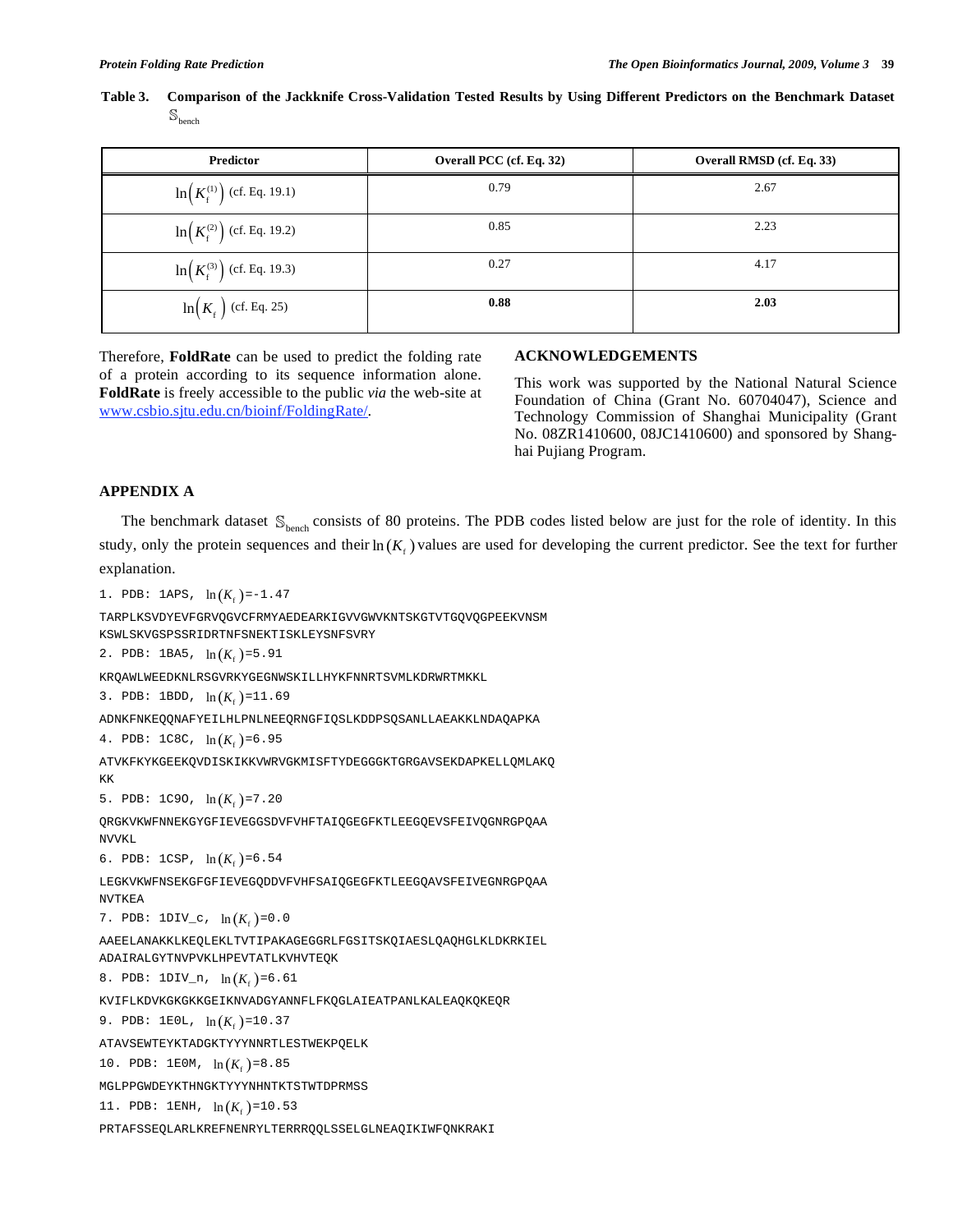12. PDB:  $1FEX, ln(K<sub>c</sub>) = 8.19$ RIAFTDADDVAILTYVKENARSPSSVTGNALWKAMEKSSLTQHSWQSLKDRYLKHLRG 13. PDB: 1FKB,  $\ln(K_f) = 1.45$ VQVETISPGDGRTFPKRGQTCVVHYTGMLEDGKKFDSSRDRNKPFKFMLGKQEVIRGWEE GVAQMSVGQRAKLTISPDYAYGATGHPGIIPPHATLVFDVELLKLE 14. PDB: 1FMK,  $\ln(K_f) = 4.05$ TFVALYDYESRTETDLSFKKGERLQIVNNTEGDWWLAHSLSTGQTGYIPSNYVAPS 15. PDB:  $1 \text{FNF}_9$ ,  $\ln(K_f) = -0.92$ DSPTGIDFSDITANSFTVHWIAPRATITGYRIRHHPEHFSGRPREDRVPHSRNSITLTNL TPGTEYVVSIVALNGREESPLLIGQQSTV 16. PDB: 1G6P,  $\ln(K_{\epsilon}) = 6.30$ RGKVKWFDSKKGYGFITKDEGGDVFVHWSAIEMEGFKTLKEGQVVEFEIQEGKKGPQAAH VKVVE 17. PDB: 1HDN,  $\ln(K_c) = 2.69$ FQQEVTITAPNGLHTRPAAQFVKEAKGFTSEITVTSNGKSASAKSLFKLQTLGLTQGTVV TISAEGEDEQKAVEHLVKLMAELE 18. PDB: 1IDY,  $\ln(K_f) = 8.73$ EVKKTSWTEEEDRILYQAHKRLGNRWAEIAKLLPGRTDNAIKNHWNSTMRRKV 19. PDB:  $1IMQ$ ,  $\ln(K_{\epsilon}) = 7.28$ ELKHSISDYTEAEFLQLVTTICNADTSSEEELVKLVTHFEEMTEHPSGSDLIYYPKEGDD DSPSGIVNTVKQWRAANGKSGFKQG 20. PDB:  $1K8M$ ,  $\ln(K_c) = -0.71$ GQVVQFKLSDIGEGIREVTVKEWYVKEGDTVSQFDSICEVQSDKASVTITSRYDGVIKKL YYNLDDIAYVGKPLVDIETEALKDLE 21. PDB:  $1K9Q$ ,  $\ln(K_f) = 8.37$ EIPDDVPLPAGWEMAKTSSGQRYFLNHIDQTTTWQDPRK 22. PDB:  $1L2Y$ ,  $\ln(K_{\epsilon})=12.40$ LYIQWLKDGGPSSGRPPPS 23. PDB:  $1LMB$ ,  $\ln(K_f) = 8.50$ LTQEQLEDARRLKAIYEKKKNELGLSQESVADKMGMGQSGVGALFNGINALNAYNAALLA KILKVSVEEFSPSIAREIYEMYEAVS 24. PDB:  $1$ MJC,  $\ln(K_f) = 5.23$ GKMTGIVKWFNADKGFGFITPDDGSKDVFVHFSAIQNDGYKSLDEGQKVSFTIESGAKGP AAGNVTSL 25. PDB:  $1N88$ ,  $\ln(K_f) = 3.0$ KTAYDVILAPVLSEKAYAGFAEGKYTFWVHPKATKTEIKNAVETAFKVKVVKVNTLHVRG KKKRLGRYLGKRPDRKKAIVQVAPGQKIEALEGLI 26. PDB:  $1NYF$ ,  $\ln(K_f) = 4.54$ TLFVALYDYEARTEDDLSFHKGEKFQILNSSEGDWWEARSLTTGETGYIPSNYVAPV 27. PDB:  $1PGB_b$ ,  $\ln(K_f) = 12.0$ TYKLILNGKTLKGET 28. PDB: 1PIN,  $\ln(K_f) = 9.37$ LPPGWEKRMSRSSGRVYYFNHITNASQWERP 29. PDB: 1PKS,  $\ln(K_f) = -1.06$ GYQYRALYDYKKEREEDIDLHLGDILTVNKGSLVALGFSDGQEARPEEIGWLNGYNETTG ERGDFPGTYVEYIGR 30. PDB: 1PRB,  $\ln(K_f) = 12.90$ IDQWLLKNAKEDAIAELKKAGITSDFYFNAINKAKTVEEVNALKNEILKAHA 31. PDB: 1PSE,  $\ln(K_f) = 1.17$ 

IERGSKVKILRKESYWYGDVGTVASIDKSGIIYPVIVRFNKVNYNGFSGSAGGLNTNNFA EHELEVVG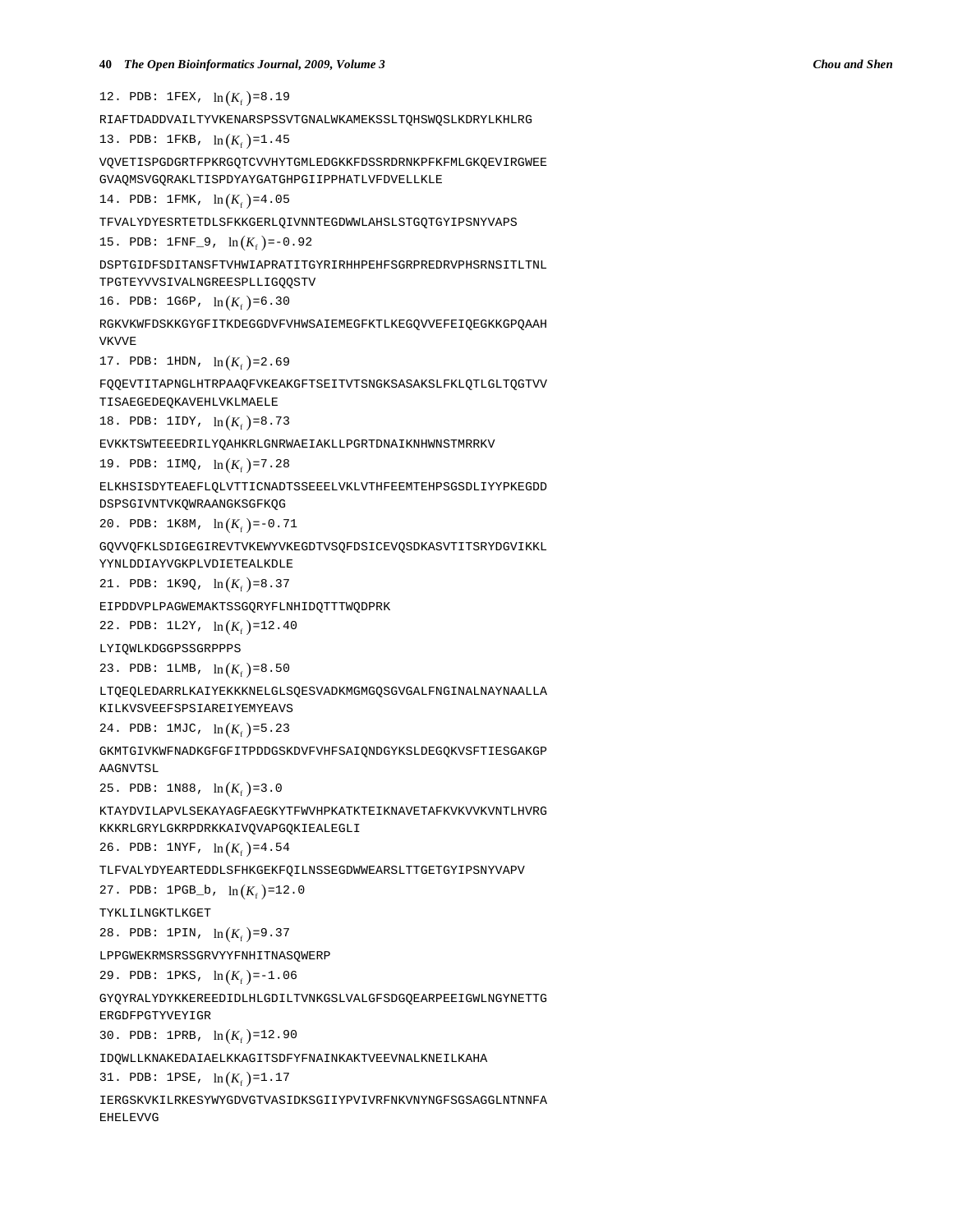32. PDB:  $1QTU$ ,  $\ln(K_c) = -0.36$ SMAGEDVGAPPDHLWVHQEGIYRDEYQRTWVAVVEEETSFLRARVQQIQVPLGDAARPSH LLTSQLPLMWQLYPEERYMDNNSRLWQIQHHLMVRGVQELLLKLLPDDRSPGIH 33. PDB:  $1RFA$ ,  $\ln(K_f) = 7.0$ NTIRVFLPNKQRTVVNVRNGMSLHDCLMKALKVRGLQPECCAVFRLLHEHKGKKARLDWN TDAASLIGEELQVDFLD 34. PDB: 1SHG,  $\ln(K_f) = 2.10$ ELVLALYDYQEKSPREVTMKKGDILTLLNSTNKDWWKVEVNDRQGFVPAAYVKKLD 35. PDB:  $1$ TEN,  $\ln(K_e) = 1.06$ DAPSQIEVKDVTDTTALITWFKPLAEIDGIELTYGIKDVPGDRTTIDLTEDENQYSIGNL KPDTEYEVSLISRRGDMSSNPAKETFTT 36. PDB: 1URN,  $ln(K_{c}) = 5.76$ VPETRPNHTIYINNLNEKIKKDELKKSLHAIFSRFGQILDILVSRSLKMRGQAFVIFKEV SSATNALRSMQGFPFYDKPMRIQYAKTDSDIIAKM 37. PDB:  $1VII$ ,  $ln(K_f) = 11.51$ LSDEDFKAVFGMTRSAFANLPLWKQQNLKKEKGLF 38. PDB:  $1WIT$ ,  $ln(K_f)=0.41$ KPKILTASRKIKIKAGFTHNLEVDFIGAPDPTATWTVGDSGAALAPELLVDAKSSTTSIF FPSAKRADSGNYKLKVKNELGEDEAIFEVIVQ 39. PDB: 2A3D,  $\ln(K_f)$ =12.7 GSWAEFKQRLAAIKTRLQALGGSEAELAAFEKEIAAFESELQAYKGKGNPEVEALRKEAA AIRDELQAYRHN 40. PDB:  $2ACY$ ,  $\ln(K_f) = 0.84$ EGDTLISVDYEIFGKVQGVFFRKYTQAEGKKLGLVGWVQNTDQGTVQGQLQGPASKVRHM QEWLETKGSPKSHIDRASFHNEKVIVKLDYTDFQIVK 41. PDB:  $2AIT, ln(K<sub>f</sub>) = 4.21$ TTVSEPAPSCVTLYQSWRYSQADNGCAETVTVKVVYEDDTEGLCYAVAPGQITTVGDGYI GSHGHARYLARCL 42. PDB:  $2CI2$ ,  $\ln(K_e) = 3.87$ LKTEWPELVGKSVEEAKKVILQDKPEAQIIVLPVGTIVTMEYRIDRVRLFVDKLDNIAEV PRVG 43. PDB:  $2HQI$ ,  $ln(K<sub>f</sub>) = 0.18$ TQTVTLAVPGMTCAACPITVKKALSKVEGVSKVDVGFEKREAVVTFDDTKASVQKLTKAT ADAGYPSSVKQ 44. PDB: 2PDD,  $\ln(K_f) = 9.69$ IAMPSVRKYAREKGVDIRLVQGTGKNGRVLKEDIDAFLAGGA 45. PDB:  $2PTL$ ,  $ln(K<sub>e</sub>) = 4.10$ VTIKANLIFANGSTQTAEFKGTFEKATSEAYAYADTLKKDNGEYTVDVADKGYTLNIKFAG 46. PDB: 2ABD,  $ln(K<sub>f</sub>)=6.48$ QAEFDKAAEEVKHLKTKPADEEMLFIYSHYKQATVGDINTERPGMLDFKGKAKWDAWNEL KGTSKEDAMKAYIDKVEELKKKYGI 47. PDB: 2CRO,  $\ln(K_f) = 5.35$ QTLSERLKKRRIALKMTQTELATKAGVKQQSIQLIEAGVTKRPRFLFEIAMALNCDPVWL QYGT 48. PDB:  $10ZC$ ,  $\ln(K_{\epsilon})=8.68$ PAKKTYTWNTKEEAKQAFKELLKEKRVPSNASWEQAMKMIINDPRYSALAKLSEKKQAFN **AYKVOTEK** 49. PDB:  $1CEL$ ,  $ln(K_f) = 5.8$ KNSISDYTEAEFVQLLKEIEKENVAATDDVLDVLLEHFVKITEHPDGTDLIYYPSDNRDD SPEGIVKEIKEWRAANGKPGFKQG 50. PDB: 1BRS,  $\ln(K_f) = 3.37$ INTFDGVADYLQTYHKLPDNYITKSEAQALGWVASKGNLADVAPGKSIGGDIFSNREGKL

```
PGKSGRTWREADINYTSGFRNSDRILYSS
```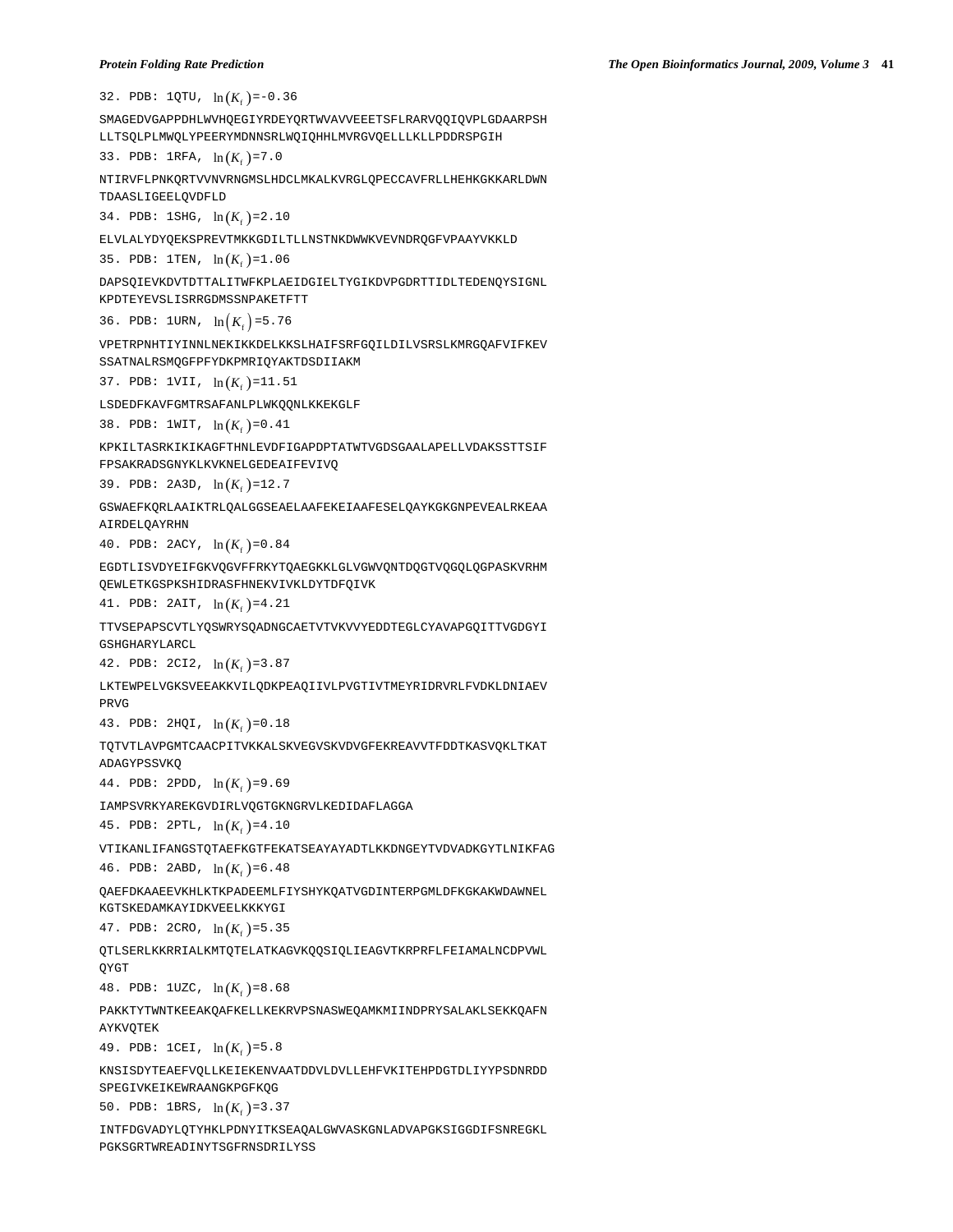51. PDB:  $2A5E$ ,  $\ln(K_f) = 3.50$ 

EPAAGSSMEPSADWLATAAARGRVEEVRALLEAGALPNAPNSYGRRPIQVMMMGSARVAE LLLLHGAEPNCADPATLTRPVHDAAREGFLDTLVVLHRAGARLDVRDAWGRLPVDLAEEL GHRDVARYLRAAAGGTRGSNHARIDAAEGPSDIPD

52. PDB:  $1TTT$ ,  $\ln(K_{f})=3.6$ 

IEVEKPLYGVEVFVGETAHFEIELSEPDVHGQWKLKGQPLTASPDCEIIEDGKKHILILH NCQLGMTGEVSFQAANAKSAANLKVKEL

53. PDB:  $1$ FNF\_10,  $\ln(K_{\epsilon})$ =5.48

DVPRDLEVVAATPTSLLISWDAPAVTVRYYRITYGETGGNSPVQEFTVPGSKSTATISGL KPGVDYTITVYAVTGRGDSPASSKPISINYRT

54. PDB:  $1HNG$ ,  $ln(K<sub>e</sub>)=1.8$ 

SGTVWGALGHGINLNIPNFQMTDDIDEVRWERGSTLVAEFKRKMKPFLKSGAFEILANGD LKIKNLTRDDSGTYNVTVYSTNGTRILNKALDLRI

55. PDB:  $1$ ADW,  $\ln(K_{\epsilon})=0.64$ 

THEVHMLNKGESGAMVFEPAFVRAEPGDVINFVPTDKSHNVEAIKEILPEGVESFKSKIN ESYTLTVTEPGLYGVKCTPHFGMGMVGLVQVGDAPENLDAAKTAKMPKKARERMDAELAQ VN

56. PDB: 1EAL,  $\ln(K_{\epsilon})=1.3$ 

FTGKYEIESEKNYDEFMKRLALPSDAIDKARNLKIISEVKQDGQNFTWSQQYPGGHSITN TFTIGKECDIETIGGKKFKATVQMEGGKVVVNSPNYHHTAEIVDGKLVEVSTVGGVSYER VSKKLA

57. PDB:  $1IFC$ ,  $\ln(K_{\epsilon})=3.4$ 

FDGTWKVDRNENYEKFMEKMGINVVKRKLGAHDNLKLTITQEGNKFTVKESSNFRNIDVV FELGVDFAYSLADGTELTGTWTMEGNKLVGKFKRVDNGKELIAVREISGNELIQTYTYEG VEAKRIFKKE

58. PDB:  $10PA$ ,  $\ln(K_f) = 1.4$ 

KDQNGTWEMESNENFEGYMKALDIDFATRKIAVRLTQTKIIVQDGDNFKTKTNSTFRNYD LDFTVGVEFDEHTKGLDGRNVKTLVTWEGNTLVCVQKGEKENRGWKQWVEGDKLYLELTC GDQVCRQVFKKK

59. PDB:  $1HCD$ ,  $\ln(K_f) = 1.1$ 

GNRAFKSHHGHFLSAEGEAVKTHHGHHDHHTHFHVENHGGKVALKTHCGKYLSIGDHKQV YLSHHLHGDHSLFHLEHHGGKVSIKGHHHHYISADHHGHVSTKEHHDHDTTFEEIII

60. PDB: 1BEB,  $\ln(K_{\epsilon}) = -2.20$ 

TMKGLDIQKVAGTWYSLAMAASDISLLDAQSAPLRVYVEELKPTPEGDLEILLQKWENGE CAQKKIIAEKTKIPAVFKIDALNENKVLVLDTDYKKYLLFCMENSAEPEQSLVCQCLVRT PEVDDEALEKFDKALKALPMHIRLSFNPTQLEEQC

61. PDB: 1B9C,  $\ln(K_f) = -2.76$ 

EELFTGVVPILVELDGDVNGHKFSVSGEGEGDATYGKLTLKFICTTGKLPVPWPTLVTTF VQCFSRYPDHMKQHDFFKSAMPEGYVQERTISFKDDGNYKTRAEVKFEGDTLVNRIELKG IDFKEDGNILGHKLEYNYNSHNVYITADKQKNGIKANFKIRHNIEDGSVQLADHYQQNTP IGDGPVLLPDNHYLSTQSALSKDPNEKRDHMVLLEFVTAAGIT

62. PDB: 1I1B,  $\ln(K_f) = -4.01$ 

RSLNCTLRDSQQKSLVMSGPYELKALHLQGQDMEQQVVFSMSFVQGEESNDKIPVALGLK EEKNLYLSCVLKDDKPTLQLESVDPKNYPKKKMEKRFVFNKIEINNKLEFESAQFPNWYI STSQAENMPVFLGGTKGGQDITDFTMQFVSS

63. PDB:  $1PGB_ab$ ,  $\ln(K_{\epsilon})=6.40$ 

TYKLILNGKTLKGETTTEAVDAATAEKVFKQYANDNGVDGEWTYDDATKTFTVTE

64. PDB:  $1UBQ$ ,  $ln(K_f) = 5.90$ 

QIFVKTLTGKTITLEVEPSDTIENVKAKIQDKEGIPPDQQRLIFAGKQLEDGRTLSDYNI QKESTLHLVLRLRGG

65. PDB:  $1GXT$ ,  $ln(K<sub>f</sub>)=4.39$ 

TSCCGVQLRIRGKVQGVGFRPFVWQLAQQLNLHGDVCNDGDGVEVRLREDPETFLVQLYQ HCPPLARIDSVEREPFIWSQLPTEFTIR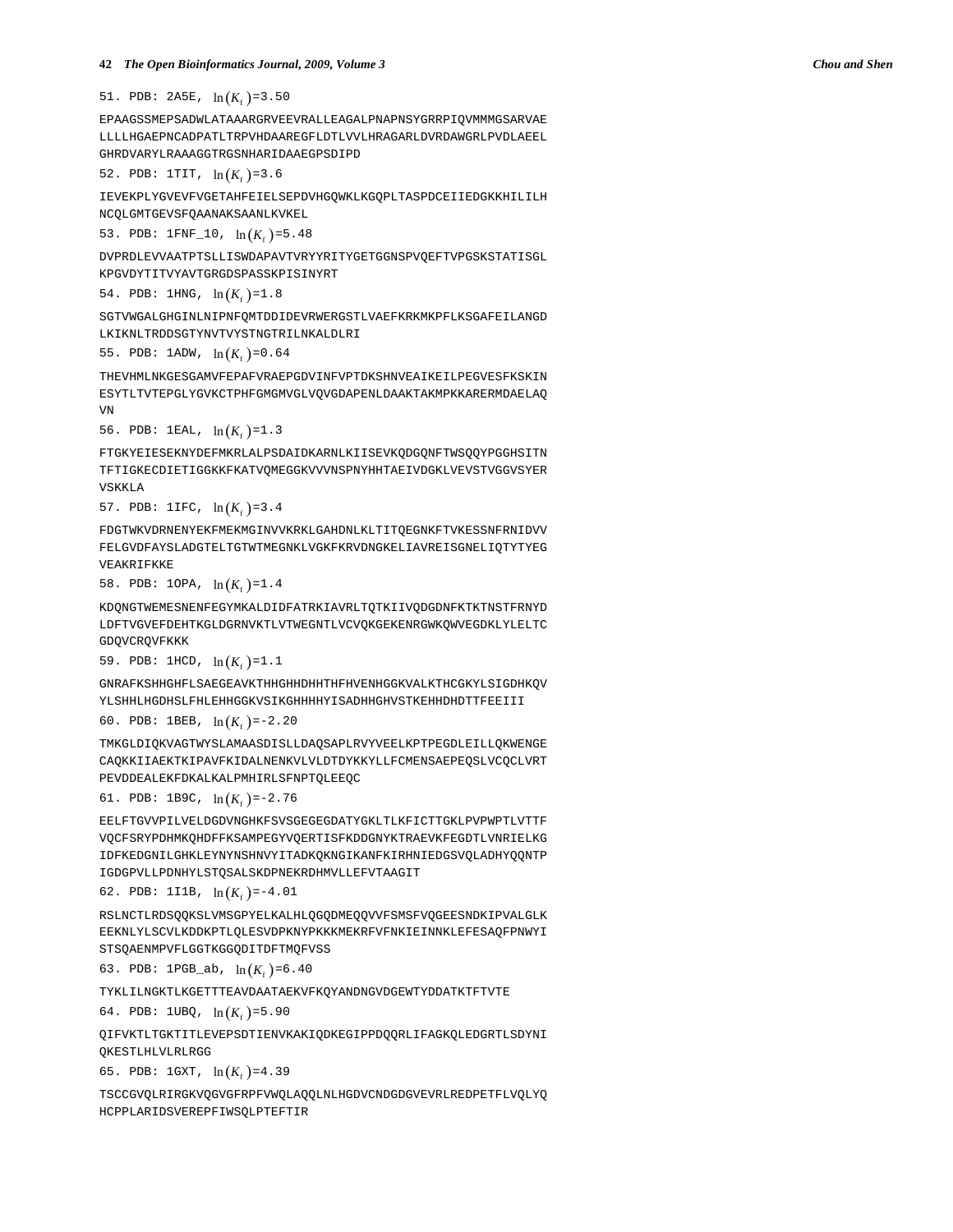66. PDB:  $1SCE$ ,  $\ln(K_c) = 4.17$ 

PRLLTASERERLEPFIDQIHYSPRYADDEYEYRHVMLPKAMLKAIPTDYFNPETGTLRIL QEEEWRGLGITQSLGWEMYEVHVPEPHILLFKREKD

```
67. PDB: 1HMK, \ln(K_f) = 2.79
```
EQLTKCEVFQKLKDLKDYGGVSLPEWVCTAFHTSGYDTQAIVQNNDSTEYGLFQINNKIW CKDDQNPHSRNICNISCDKFLDDDLTDDIVCAKKILDKVGINYWLAHKALCSEKLDQWLC 68. PDB:  $3CHY$ ,  $\ln(K_f) = 1.0$ 

DADKELKFLVVDDFSTMRRIVRNLLKELGFNNVEEAEDGVDALNKLQAGGYGFVISDWNM PNMDGLELLKTIRADGAMSALPVLMVTAEAKKENIIAAAQAGASGYVVKPFTAATLEEKL NKIFEKLGM

69. PDB: 1HEL,  $\ln(K_{\epsilon})=1.25$ 

VFGRCELAAAMKRHGLDNYRGYSLGNWVCAAKFESNFNTQATNRNTDGSTDYGILQINSR WWCNDGRTPGSRNLCNIPCSALLSSDITASVNCAKKIVSDGNGMNAWVAWRNRCKGTDVQ AWIRGCRL

70. PDB:  $1DK7$ ,  $\ln(K_f) = 0.83$ 

GMQFDRGYLSPYFINKPETGAVELESPFILLADKKISNIREMLPVLEAVAKAGKPLLIIA EDVEGEALATLVVNTMRGIVKVAAVKAPGFGDRRKAMLQDIATLTGGTVISEEIGMELEK ATLEDLGQAKRVVINKDTTTIIDGV

71. PDB:  $1J00$ ,  $\ln(K_{\epsilon})=0.30$ 

TSTKKLHKEPATLIKAIDGDTVKLMYKGQPMTFRLLLVDTPETKHPKKGVEKYGPEASAF TKKMVENAKKIEVEFDKGQRTDKYGRGLAYIYADGKMVNEALVRQGLAKVAYVYKPNNTH EQLLRKSEAQAKKEKLNIWSEDNADSGQ

72. PDB:  $2RN2$ ,  $\ln(K_f) = 1.41$ 

LKQVEIFTDGSCLGNPGPGGYGAILRYRGREKTFSAGYTRTTNNRMELMAAIVALEALKE HCEVILSTDSQYVRQGITQWIHNWKKRGWKTADKKPVKNVDLWQRLDAALGQHQIKWEWV KGHAGHPENERCDELARAAAMNPTLEDTGYQVEV

73. PDB: 1RA9, 
$$
\ln(K_f) = -2.46
$$

ISLIAALAVDRVIGMENAMPWNLPADLAWFKRNTLDKPVIMGRHTWESIGRPLPGRKNII LSSQPGTDDRVTWVKSVDEAIAACGDVPEIMVIGGGRVYEQFLPKAQKLYLTHIDAEVEG DTHFPDYEPDDWESVFSEFHDADAQNSHSYCFEILERR

74. PDB:  $1$ PHP<sub>-</sub>c,  $\ln(K_c)$ =-3.44

VLGKALSNPDRPFTAIIGGAKVKDKIGVIDNLLEKVDNLIIGGGLAYTFVKALGHDVGKS LLEEDKIELAKSFMEKAKEKGVRFYMPVDVVVADRFANDANTKVVPIDAIPADWSALDIG PKTRELYRDVIRESKLVVWNGPMGVFEMDAFAHGTKAIAEALAEALDTYSVIGGGDSAAA VEKFGLADKMDHISTGGGASLEFMEGKQLPGVVALEDK

75. PDB:  $1PHP_n$ ,  $ln(K_f) = 2.30$ 

NKKTIRDVDVRGKRVFCRVDFNVPMEQGAITDDTRIRAALPTIRYLIEHGAKVILASHLG RPKGKVVEELRLDAVAKRLGELLERPVAKTNEAVGDEVKAAVDRLNEGDVLLLENVRFYP GEEKNDPELAKAFAELADLYVNDAFGAAHRAHASTEGIAHYLPAVAGFLMEKEL

#### 76. PDB: 2BLM,  $\ln(K_f) = -1.24$

DFAKLEEQFDAKLGIFALDTGTNRTVAYRPDERFAFASTIKALTVGVLLQQKSIEDLNQR ITYTRDDLVNYNPITEKHVDTGMTLKELADASLRYSDNAAQNLILKQIGGPESLKKELRK IGDEVTNPERFEPELNEVNPGETQDTSTARALVTSLRAFALEDKLPSEKRELLIDWMKRN TTGDALIRAGVPDGWEVADKTGAASYGTRNDIAIIWPPKGDPVVLAVLSSRDKKDAKYDD KLIAEATKVVMKALNMNGK

#### 77. PDB:  $1QOP_a$ ,  $\ln(K_c) = -2.5$

ERYENLFAQLNDRREGAFVPFVTLGDPGIEQSLKIIDTLIDAGADALELGVPFSDPLADG PTIQNANLRAFAAGVTPAQCFEMLAIIREKHPTIPIGLLMYANLVFNNGIDAFYARCEQV GVDSVLVADVPVEESAPFRQAALRHNIAPIFICPPPNNAADDDLLRQVASYGRGYTYLLS RSGVTGAENRGPLHHLIEKLKEYHAAPALQGFGISSPEQVSAAVRAGAAGAISGSAIVKI IEKNLASPKQMLAELRSFVSAMKAASR

78. PDB:  $1QOP_b$ ,  $\ln(K_f) = -6.9$ 

TLLNPYFGEEFGGMYVPQILMPALNQLEEAFVSAQKDPEFQAQFADLLKNYAGRPTALTK CQNITAGTRTTLYLKREDLLHGGAHKTNQVLGQALLAKRMGKSEIIAETGAGQHGVASAL ASALLGLKCRIYMGAKDVERQSPNVFRMRLMGAEVIPVHSGSATLKDACNEALRDWSGSY ETAHYMLGTAAGPHPYPTIVREFQRMIGEETKAQILDKEGRLPDAVIACVGGGSNAIGMF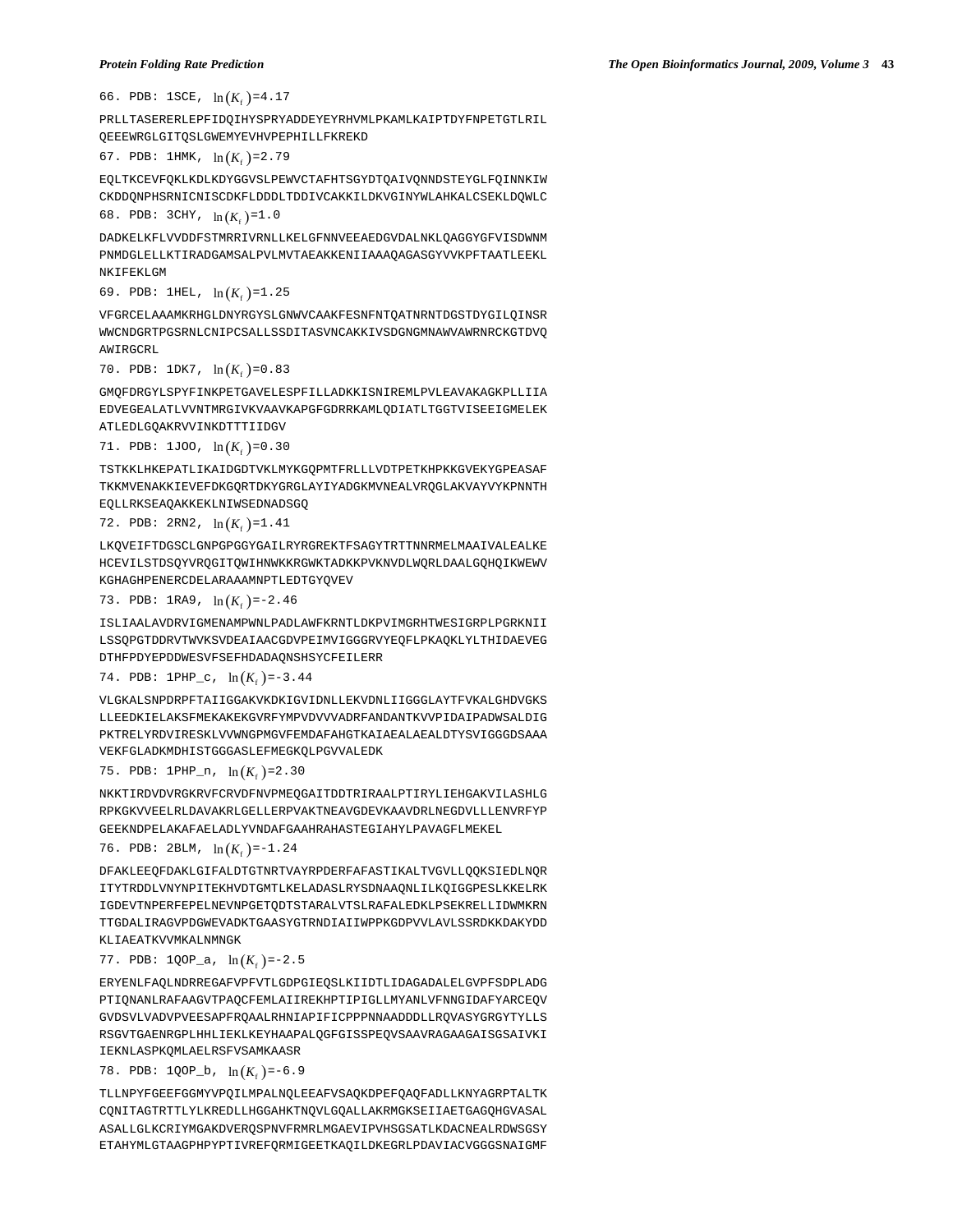#### **44** *The Open Bioinformatics Journal, 2009, Volume 3 Chou and Shen*

ADFINDTSVGLIGVEPGGHGIETGEHGAPLKHGRVGIYFGMKAPMMQTADGQIEESYSIS AGLDFPSVGPQHAYLNSIGRADYVSITDDEALEAFKTLCRHEGIIPALESSHALAHALKM MREQPEEKEQLLVVNLSGRGDKDIFTVHDIL

79. PDB: 1BTA,  $\ln(K_f) = 1.11$ 

KAVINGEQIRSISDLHQTLKKELALPEYYGENLDALWDCLTGWVEYPLVLEWRQFEQSKQ LTENGAESVLQVFREAKAEGCDITIILS

80. PDB:  $1L63$ ,  $\ln(K_f) = 4.10$ 

NIFEMLRIDEGLRLKIYKDTEGYYTIGIGHLLTKSPSLNAAKSELDKAIGRNTNGVITKD EAEKLFNQDVDAAVRGILRNAKLKPVYDSLDAVRRAALINMVFQMGETGVAGFTNSLRML QQKRWDEAAVNLAKSRWYNQTPNRAKRVITTFRTGTWDAYK

# **APPENDIX B.**

The values of the three special features derived from the 80 protein sequences in the benchmark dataset  $\mathcal{S}_{\text{hench}}$  of Appendix **A.** See the text for further explanation.

| <b>PDB</b> Code | $ln(L)$ (cf. Eq. 16) | $\ln(L_{\rm eff}^{\alpha})$ (cf. Eq. 15) | $\Phi^\beta$ (Eq. 17) |
|-----------------|----------------------|------------------------------------------|-----------------------|
| 1APS            | 4.6052               | 4.3438                                   | 0.4810                |
| $1BA5$          | 3.9703               | 3.0445                                   | 0.4683                |
| 1BDD            | 4.1109               | 3.3673                                   | 0.3994                |
| 1C8C            | 4.1589               | 3.8067                                   | 0.4415                |
| 1C9O            | 4.1897               | 4.1744                                   | 0.4798                |
| 1CSP            | 4.2047               | 4.1897                                   | 0.4482                |
| $1DIV_c$        | 4.5326               | 4.1744                                   | 0.4517                |
| $1DIV_n$        | 4.0254               | 3.5553                                   | 0.4450                |
| $1\mathrm{EOL}$ | 3.6109               | 3.5835                                   | 0.4426                |
| $1\mathrm{E0M}$ | 3.6109               | 3.5835                                   | 0.4386                |
| $1\textrm{ENH}$ | 3.9890               | 3.1781                                   | 0.4490                |
| 1FEX            | 4.0775               | 2.9444                                   | 0.4645                |
| 1FKB            | 4.6728               | 4.5747                                   | 0.4654                |
| $1\mathrm{FMK}$ | 4.0604               | 3.9890                                   | 0.4816                |
| $1$ FNF_9 $\,$  | 4.4998               | 4.4886                                   | 0.4807                |
| 1G6P            | 4.1897               | 4.1744                                   | 0.4561                |
| 1HDN            | 4.4543               | 3.9703                                   | 0.4669                |
| $1\mathrm{IDY}$ | 3.9890               | 2.9957                                   | 0.4455                |
| 1IMQ            | 4.4543               | 3.6889                                   | 0.4321                |
| 1K8M            | 4.4659               | 4.4543                                   | 0.5021                |
| 1K9Q            | 3.6889               | 3.6636                                   | 0.4363                |
| $1\mathrm{L2Y}$ | 2.9957               | 2.9444                                   | 0.3965                |
| 1LMB            | 4.4659               | 2.8904                                   | 0.4519                |
| $1$ MJC         | 4.2341               | 4.2195                                   | 0.4580                |
| 1N88            | 4.5643               | 4.2767                                   | 0.4909                |
| 1NYF            | 4.0604               | 4.0073                                   | 0.4625                |
| $1PGB_b$        | 2.7726               | 2.7081                                   | 0.4997                |
| 1PIN            | 3.5264               | 3.4340                                   | 0.4453                |
| 1PKS            | 4.3438               | 4.2905                                   | 0.4466                |
| 1PRB            | 3.9703               | 2.5649                                   | 0.4543                |
| 1PSE            | 4.2485               | 4.1744                                   | 0.5045                |
| 1QTU            | 4.7449               | 4.5747                                   | 0.4757                |
| 1RFA            | 4.3567               | 4.1744                                   | 0.4879                |
| 1SHG            | 4.0431               | 3.9890                                   | 0.4835                |
| 1TEN            | 4.4886               | 4.4773                                   | 0.4507                |
| 1URN            | 4.5643               | 4.2905                                   | 0.4874                |
| $1\mathrm{VII}$ | 3.5835               | 2.3026                                   | 0.4479                |
| $1\rm{WIT}$     | 4.5326               | 4.5109                                   | 0.4537                |
| 2A3D            | 4.2905               | 2.7081                                   | 0.4005                |
| 2ACY            | 4.5850               | 4.3438                                   | 0.4955                |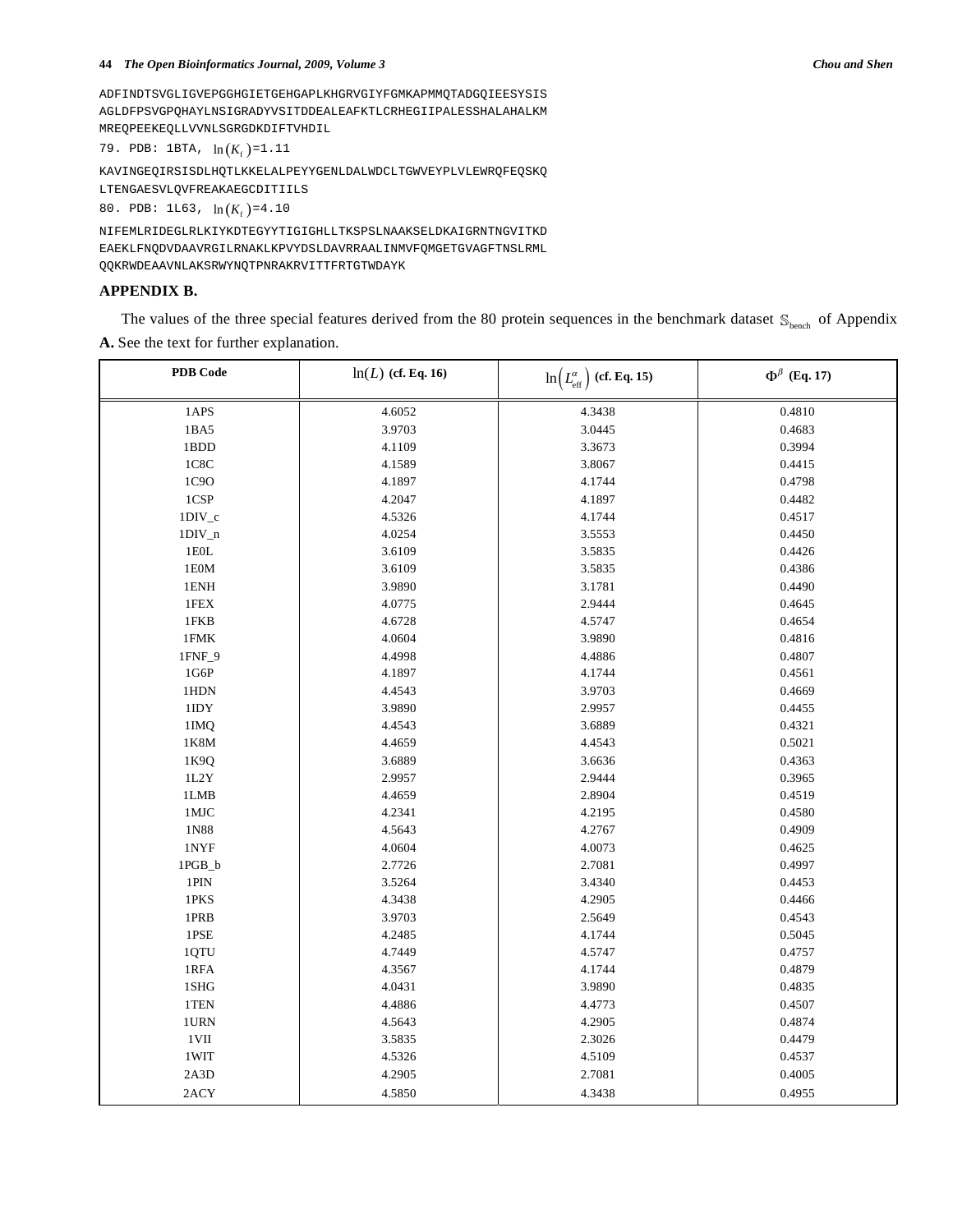| <b>PDB</b> Code | $ln(L)$ (cf. Eq. 16) | $\ln\left(L_{\rm eff}^{\alpha}\right)$ (cf. Eq. 15) | $\Phi^{\beta}$ (Eq. 17) |
|-----------------|----------------------|-----------------------------------------------------|-------------------------|
| 2AIT            | 4.3041               | 4.1744                                              | 0.5049                  |
| $2\mathrm{CI}2$ | 4.1744               | 3.9703                                              | 0.5081                  |
| $2HQI$          | 4.2767               | 3.9318                                              | 0.4906                  |
| 2PDD            | 3.7612               | 3.1781                                              | 0.4660                  |
| 2PTL            | 4.1431               | 3.8067                                              | 0.4727                  |
| 2ABD            | 4.4659               | 3.5264                                              | 0.4093                  |
| 2CRO            | 4.1744               | 3.2581                                              | 0.5014                  |
| 1UZC            | 4.2341               | 3.2581                                              | 0.4213                  |
| 1CEI            | 4.4427               | 3.6889                                              | 0.4309                  |
| 1BRS            | 4.4998               | 4.2195                                              | 0.4549                  |
| 2A5E            | 5.0499               | 4.5109                                              | 0.4155                  |
| $1$ TIT         | 4.4886               | 4.4543                                              | 0.4532                  |
| $1$ FNF $\_1$   | 4.5326               | 4.5218                                              | 0.4975                  |
| 1HNG            | 4.5643               | 4.4427                                              | 0.4846                  |
| 1ADW            | 4.8122               | 4.5951                                              | 0.4414                  |
| 1EAL            | 4.8442               | 4.7185                                              | 0.4708                  |
| $1\mbox{IFC}$   | 4.8828               | 4.7536                                              | 0.4741                  |
| 1OPA            | 4.8903               | 4.7707                                              | 0.4794                  |
| 1HCD            | 4.7791               | 4.7362                                              | 0.4397                  |
| 1BEB            | 5.0562               | 4.9053                                              | 0.4573                  |
| $1\mathrm{B9C}$ | 5.4116               | 5.3083                                              | 0.4706                  |
| 111B            | 5.0239               | 5.0039                                              | 0.4607                  |
| 1PGB_a          | 4.0254               | 3.6636                                              | 0.4692                  |
| 1UBQ            | 4.3307               | 4.0943                                              | 0.4776                  |
| 1GXT            | 4.4998               | 4.2485                                              | 0.5071                  |
| 1SCE            | 4.5747               | 4.2627                                              | 0.4451                  |
| 1HMK            | 4.8122               | 4.4067                                              | 0.4880                  |
| 3CHY            | 4.8675               | 4.3307                                              | 0.4590                  |
| 1HEL            | 4.8598               | 4.4188                                              | 0.4828                  |
| 1DK7            | 4.9836               | 4.6347                                              | 0.4800                  |
| 1JOO            | 5.0039               | 4.7185                                              | 0.4387                  |
| $2\mathrm{RN}2$ | 5.0434               | 4.6250                                              | 0.4637                  |
| 1RA9            | 5.0689               | 4.8598                                              | 0.4617                  |
| 1PHP_c          | 5.3891               | 4.9053                                              | 0.4588                  |
| 1PHP_n          | 5.1648               | 4.6821                                              | 0.4529                  |
| 2BLM            | 5.5607               | 5.0876                                              | 0.4491                  |
| $1QOP_a$        | 5.5910               | 4.9488                                              | 0.4657                  |
| 1QOP_b          | 5.9713               | 5.4848                                              | 0.4552                  |
| 1BTA            | 4.4998               | 3.4657                                              | 0.4785                  |
| 1L63            | 5.0876               | 4.3694                                              | 0.4831                  |

# **APPENDIX C**

The values of  $\lfloor a_1(k), b_1(k) \rfloor$ ,  $\lfloor a_2(k), b_2(k) \rfloor$ , and  $\lfloor a_3(k), b_3(k) \rfloor$  determined according to Eqs. 23-24 by excluding (jackknifing) the  $k$ -th protein sample in term from  $\mathbb{S}_{\text{bench}}$  of Appendix **A**. See the text for further explanation.

| $\mathbf{r}$<br>ĸ | <b>PDB Code</b> | $a_{i}(k)$ | b <sub>1</sub> (k) | $a_{2}(k)$ | $b_{2}(k)$ | $a_{3}(k)$ | $b_{3}(k)$ |
|-------------------|-----------------|------------|--------------------|------------|------------|------------|------------|
|                   | 1APS            | 32.346     | $-6.378$           | 26.619     | $-5.567$   | 30.032     | $-56.397$  |
| $\sim$<br>∠       | 1BA5            | 32.536     | $-6.430$           | 27.196     | $-5.709$   | 30.824     | $-58.293$  |
| $\mathbf{R}$      | 1BDD            | 31.978     | $-6.324$           | 26.324     | $-5.519$   | 28.039     | $-52.327$  |
|                   | 1C8C            | 32.340     | $-6.393$           | 26.623     | $-5.585$   | 30.341     | $-57.233$  |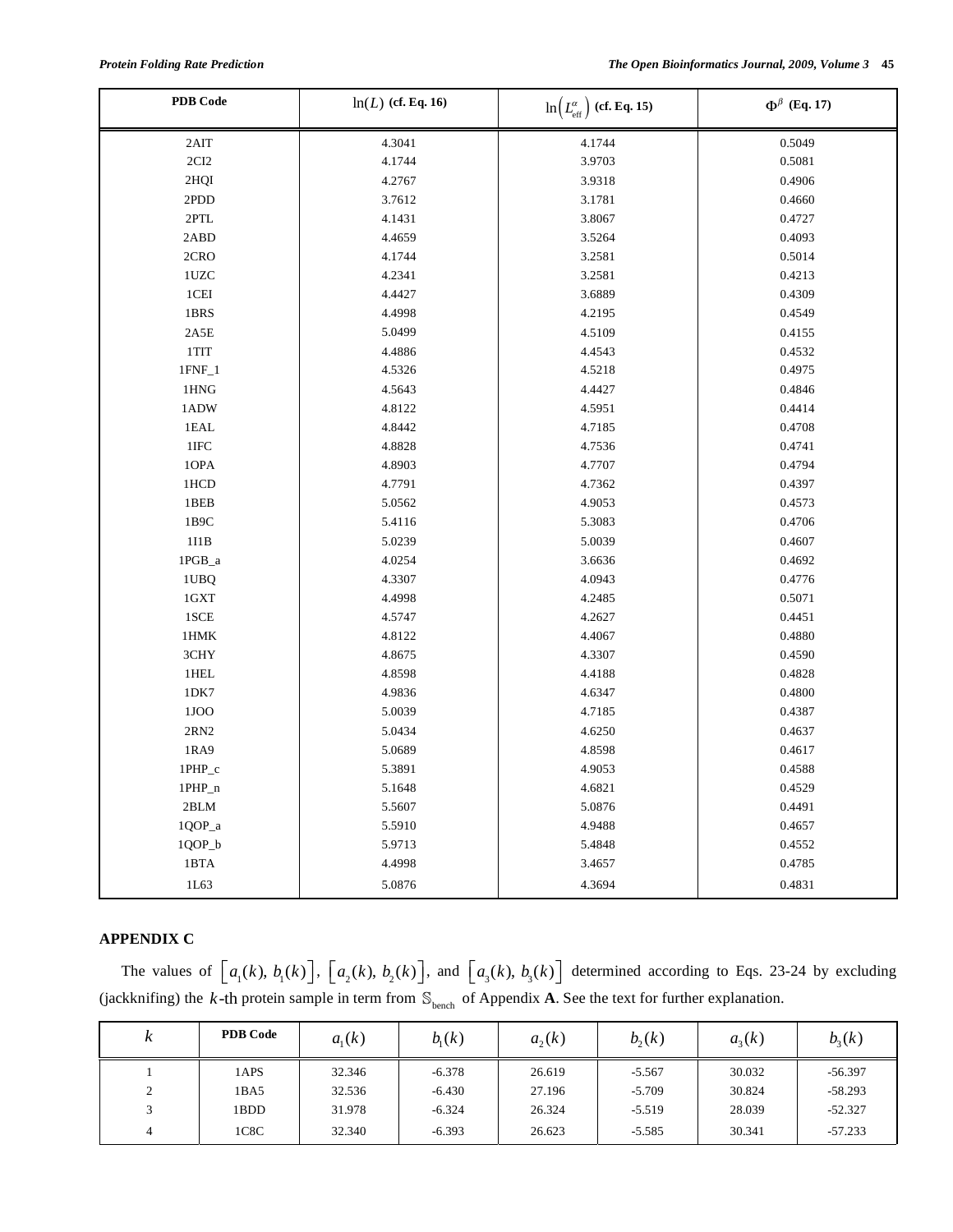| $\boldsymbol{k}$  | <b>PDB</b> Code         | a <sub>1</sub> (k) | $b_{1}(k)$           | $a_2(k)$         | $b_2(k)$             | $a_{3}(k)$       | $b_3(k)$               |
|-------------------|-------------------------|--------------------|----------------------|------------------|----------------------|------------------|------------------------|
| 5                 | 1C9O                    | 32.318             | $-6.389$             | 26.687           | $-5.608$             | 31.371           | $-59.530$              |
| 6                 | 1CSP                    | 32.357             | $-6.396$             | 26.694           | $-5.608$             | 30.460           | $-57.491$              |
| $\tau$            | $1DIV_c$                | 32.411             | $-6.396$             | 26.693           | $-5.587$             | 31.231           | -58.983                |
| $\,$ 8 $\,$       | $1DIV_n$                | 32.423             | $-6.408$             | 26.704           | $-5.599$             | 30.426           | $-57.413$              |
| 9                 | $1E0L$                  | 32.225             | $-6.367$             | 26.431           | $-5.545$             | 29.669           | $-55.877$              |
| 10                | 1E0M                    | 32.500             | $-6.424$             | 26.537           | $-5.566$             | 29.881           | $-56.286$              |
| $11\,$            | 1ENH                    | 32.042             | $-6.333$             | 26.498           | $-5.554$             | 29.920           | $-56.433$              |
| 12                |                         |                    | $-6.377$             | 26.990           | $-5.664$             | 30.754           | $-58.197$              |
| 13                | 1FEX                    | 32.259             |                      |                  |                      |                  |                        |
| 14                | 1FKB<br>1FMK            | 32.390<br>32.631   | $-6.398$<br>$-6.448$ | 26.707<br>26.698 | $-5.602$<br>$-5.597$ | 30.689<br>30.935 | $-57.873$<br>$-58.503$ |
| 15                | 1FNF_9                  | 32.436             | $-6.398$             | 26.602           | $-5.567$             | 30.128           | $-56.619$              |
| 16                | 1G6P                    |                    |                      | 26.688           |                      |                  |                        |
| 17                | 1HDN                    | 32.375<br>32.436   | $-6.399$<br>$-6.408$ | 26.734           | $-5.605$<br>$-5.602$ | 30.579<br>30.696 | $-57.754$<br>$-57.925$ |
| 18                | 1IDY                    | 32.228             |                      | 26.860           |                      |                  |                        |
| 19                | 1IMQ                    | 32.381             | $-6.370$<br>$-6.408$ | 26.620           | $-5.634$<br>$-5.583$ | 30.067<br>30.238 | $-56.696$<br>$-57.006$ |
| $20\,$            | 1K8M                    | 32.466             | $-6.405$             | 26.613           | $-5.570$             | 29.875           | $-56.111$              |
| 21                |                         | 32.490             |                      | 26.559           |                      | 29.960           | $-56.440$              |
| $22\,$            | 1K9Q<br>1L2Y            | 32.690             | $-6.422$             | 26.367           | $-5.571$             |                  |                        |
| $23\,$            |                         |                    | $-6.465$             | 27.003           | $-5.524$             | 27.525           | $-51.232$<br>$-57.170$ |
| 24                | 1LMB<br>$1$ MJC $\,$    | 32.376             | $-6.411$             | 26.700           | $-5.667$             | 30.285           |                        |
|                   |                         | 32.425             | $-6.408$             |                  | $-5.606$             | 30.666           | $-57.916$              |
| 25<br>$26\,$      | 1N88<br>$1\mathrm{NYF}$ | 32.420<br>32.588   | $-6.407$             | 26.693<br>26.685 | $-5.598$<br>$-5.596$ | 30.916<br>30.716 | $-58.448$<br>$-58.012$ |
| $27\,$            |                         |                    | $-6.440$             | 26.607           | $-5.578$             |                  | $-65.939$              |
|                   | 1PGB_b                  | 33.447             | $-6.629$             |                  |                      | 34.256           |                        |
| 28                | $1$ PIN                 | 32.513             | $-6.427$             | 26.525           | $-5.562$             | 29.953           | $-56.466$              |
| 29                | 1PKS                    | 32.611             | $-6.434$             | 26.644           | $-5.573$             | 31.663           | -59.880                |
| 30                | 1PRB                    | 31.788             | $-6.282$             | 26.578           | $-5.571$             | 29.976           | $-56.627$              |
| 31                | 1PSE                    | 32.631             | $-6.443$             | 26.692           | $-5.590$             | 30.612           | $-57.760$              |
| 32                | 1QTU                    | 32.316             | $-6.377$             | 26.625           | $-5.576$             | 30.334           | $-57.073$              |
| 33                | 1RFA                    | 32.344             | $-6.397$             | 26.687           | $-5.607$             | 31.767           | $-60.394$              |
| 34                | 1SHG                    | 32.830             | $-6.487$             | 26.741           | $-5.602$             | 30.617           | $-57.764$              |
| 35                | 1TEN                    | 32.435             | $-6.403$             | 26.671           | $-5.590$             | 31.151           | $-58.838$              |
| 36                | 1URN                    | 32.446             | $-6.421$             | 26.729           | $-5.616$             | 31.459           | $-59.693$              |
| 37                | $1$ VII                 | 32.038             | $-6.327$             | 27.236           | $-5.723$             | 29.724           | $-56.035$              |
| 38                | 1WIT                    | 32.412             | $-6.397$             | 26.651           | $-5.584$             | 31.095           | $-58.704$              |
| 39                | 2A3D                    | 32.081             | $-6.353$             | 26.482           | $-5.549$             | 27.409           | $-50.996$              |
| 40                | 2ACY                    | 32.392             | $-6.395$             | 26.662           | $-5.585$             | 30.381           | $-57.236$<br>$-60.470$ |
| 41                | 2AIT                    | 32.448             | $-6.412$             | 26.690           | $-5.599$             | 31.824           |                        |
| 42                | 2CI2                    | 32.542             | $-6.430$             | 26.705           | $-5.598$             | 31.851           | $-60.524$              |
| 43<br>44          | 2HQI                    | 32.647             | $-6.445$             | 26.821           | $-5.614$             | 30.196           | $-56.810$<br>$-58.446$ |
|                   | 2PDD                    | 32.217             | $-6.366$             | 26.598           | $-5.576$             | 30.849           |                        |
| 45                | 2PTL                    | 32.551             | $-6.432$             | 26.746           | $-5.606$             | 30.790           | $-58.177$              |
| 46<br>47          | 2ABD<br>2CRO            | 32.395             | $-6.409$             | 26.727           | $-5.604$             | 30.992           | $-58.577$              |
|                   |                         | 32.443             | $-6.412$             | 27.028           | $-5.670$             | 32.064           | $-61.014$              |
| $\sqrt{48}$<br>49 | 1UZC<br>1CEI            | 32.236             | $-6.376$             | 26.666<br>26.705 | $-5.591$<br>$-5.599$ | 29.746           | $-55.965$<br>$-57.964$ |
|                   |                         | 32.395             | $-6.407$             |                  |                      | 30.701           |                        |
| 50<br>51          | 1BRS<br>2A5E            | 32.422             | $-6.407$             | 26.692<br>26.769 | $-5.598$<br>$-5.622$ | 30.803           | $-58.155$              |
|                   | 1TIT                    | 32.783<br>32.422   | $-6.499$<br>$-6.408$ | 26.749           |                      | 32.188           | $-61.088$<br>$-58.165$ |
| 52                |                         |                    |                      |                  | $-5.617$<br>$-5.649$ | 30.806           | $-60.633$              |
| 53                | $1$ FNF $\_1$           | 32.428             | $-6.415$             | 26.852           |                      | 31.889           |                        |
| 54                | 1HNG                    | 32.409             | $-6.401$             | 26.690           | $-5.596$             | 30.565           | $-57.645$              |
| 55                | 1ADW                    | 32.367             | $-6.393$             | 26.675           | $-5.592$             | 31.662           | $-59.916$              |
| 56                | 1EAL                    | 32.416             | $-6.406$             | 26.754           | $-5.615$             | 30.586           | $-57.654$              |
| 57                | $1\mathrm{IFC}$         | 32.584             | $-6.451$             | 26.912           | $-5.661$             | 30.741           | $-58.053$              |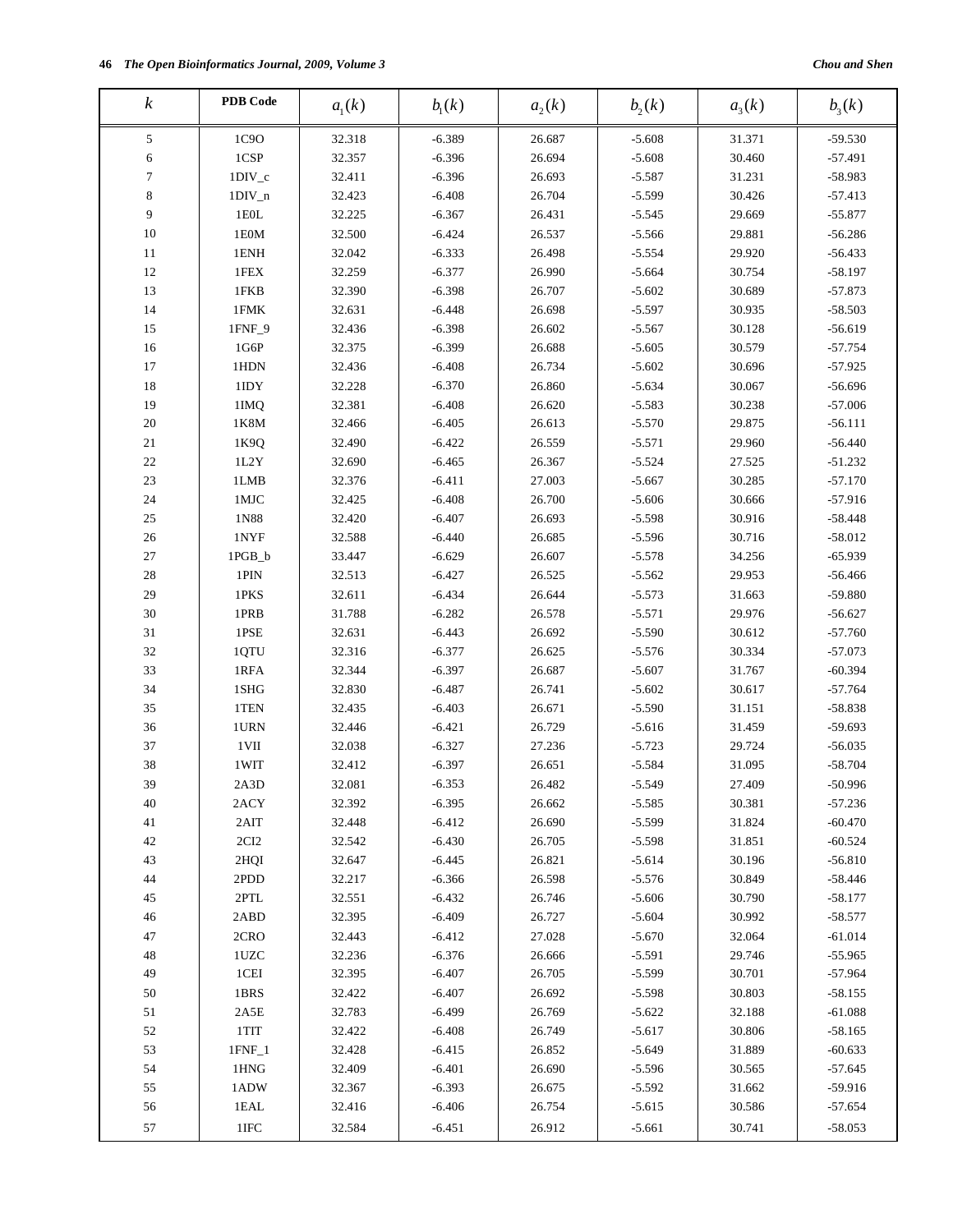| $\boldsymbol{k}$ | <b>PDB</b> Code | a <sub>1</sub> (k) | $b_{1}(k)$ | $a_2(k)$ | $b_2(k)$ | $a_{3}(k)$ | $b_3(k)$  |
|------------------|-----------------|--------------------|------------|----------|----------|------------|-----------|
| 58               | 10PA            | 32.445             | $-6.414$   | 26.788   | $-5.625$ | 30.503     | $-57.491$ |
| 59               | 1HCD            | 32.386             | $-6.398$   | 26.750   | $-5.614$ | 31.653     | $-59.907$ |
| 60               | 1BEB            | 32.185             | $-6.348$   | 26.568   | $-5.562$ | 31.108     | $-58.665$ |
| 61               | 1B9C            | 32.330             | $-6.386$   | 26.726   | $-5.606$ | 30.331     | $-56.990$ |
| 62               | 111B            | 31.997             | $-6.300$   | 26.429   | $-5.524$ | 30.951     | $-58.283$ |
| 63               | 1PGB a          | 32.443             | $-6.412$   | 26.678   | $-5.594$ | 30.870     | $-58.406$ |
| 64               | 1UBQ            | 32.377             | $-6.401$   | 26.669   | $-5.598$ | 31.096     | $-58.896$ |
| 65               | 1GXT            | 32.419             | $-6.409$   | 26.702   | $-5.604$ | 32.017     | $-60.895$ |
| 66               | 1SCE            | 32.434             | $-6.413$   | 26.703   | $-5.604$ | 30.852     | $-58.267$ |
| 67               | 1HMK            | 32.491             | $-6.427$   | 26.710   | $-5.604$ | 30.810     | $-58.208$ |
| 68               | 3CHY            | 32.406             | $-6.403$   | 26.666   | $-5.586$ | 30.860     | $-58.221$ |
| 69               | 1HEL            | 32.419             | $-6.407$   | 26.671   | $-5.590$ | 30.462     | $-57.404$ |
| 70               | 1DK7            | 32.453             | $-6.416$   | 26.695   | $-5.598$ | 30.413     | $-57.281$ |
| 71               | 1JOO            | 32.416             | $-6.406$   | 26.692   | $-5.597$ | 31.892     | $-60.399$ |
| 72               | 2RN2            | 32.557             | $-6.442$   | 26.722   | $-5.606$ | 30.724     | $-57.946$ |
| 73               | 1RA9            | 32.159             | $-6.342$   | 26.535   | $-5.552$ | 30.846     | $-58.099$ |
| 74               | 1PHP_c          | 32.187             | $-6.351$   | 26.463   | $-5.532$ | 31.069     | $-58.551$ |
| 75               | 1PHP n          | 32.805             | $-6.502$   | 26.796   | $-5.628$ | 30.942     | $-58.423$ |
| 76               | 2BLM            | 32.844             | $-6.509$   | 26.749   | $-5.613$ | 31.529     | $-59.590$ |
| 77               | 1QOP_a          | 32.622             | $-6.455$   | 26.555   | $-5.559$ | 30.612     | $-57.599$ |
| 78               | $1QOP_b$        | 32.089             | $-6.330$   | 26.230   | $-5.474$ | 31.610     | $-59.620$ |
| 79               | 1BTA            | 32.429             | $-6.402$   | 27.207   | $-5.704$ | 30.469     | $-57.408$ |
| 80               | 1L63            | 32.905             | $-6.529$   | 26.731   | $-5.612$ | 30.978     | $-58.600$ |

# **APPENDIX D**

The values of  $A(k)$ ,  $B(k)$ ,  $C(k)$ , and  $D(k)$   $(k = 1, 2, \dots, 80)$  determined according to Eqs. 31 by excluding (jackknifing) the *k*-th protein sample in term from  $\mathbb{S}_{\text{bench}}$  of Appendix **A**. See the text for further explanation.

| $\boldsymbol{k}$ | <b>PDB</b> Code | A(k)    | B(k)      | C(k)      | D(k)       |
|------------------|-----------------|---------|-----------|-----------|------------|
| 1                | 1APS            | 29.5992 | $-2.2482$ | $-2.0364$ | $-15.8870$ |
| $\sqrt{2}$       | 1BA5            | 30.1004 | $-2.2666$ | $-2.0884$ | $-16.4211$ |
| 3                | 1BDD            | 28.8002 | $-2.2292$ | $-2.0189$ | $-14.7405$ |
| 4                | 1C8C            | 29.6856 | $-2.2535$ | $-2.0430$ | $-16.1225$ |
| 5                | 1C9O            | 29.9914 | $-2.2521$ | $-2.0514$ | $-16.7696$ |
| 6                | 1CSP            | 29.7511 | $-2.2546$ | $-2.0514$ | $-16.1952$ |
| $\tau$           | $1DIV_c$        | 29.9869 | $-2.2546$ | $-2.0437$ | $-16.6155$ |
| $\,$ 8 $\,$      | $1DIV_n$        | 29.7684 | $-2.2588$ | $-2.0481$ | $-16.1732$ |
| 9                | 1E0L            | 29.3855 | $-2.2444$ | $-2.0284$ | $-15.7406$ |
| 10               | 1E0M            | 29.5810 | $-2.2645$ | $-2.0360$ | $-15.8558$ |
| 11               | 1ENH            | 29.4162 | $-2.2324$ | $-2.0317$ | $-15.8972$ |
| 12               | 1FEX            | 29.9076 | $-2.2479$ | $-2.0719$ | $-16.3941$ |
| 13               | 1FKB            | 29.8320 | $-2.2553$ | $-2.0492$ | $-16.3028$ |
| 14               | 1FMK            | 29.9829 | $-2.2729$ | $-2.0474$ | $-16.4803$ |
| 15               | 1FNF 9          | 29.6518 | $-2.2553$ | $-2.0364$ | $-15.9496$ |
| 16               | 1G6P            | 29.7888 | $-2.2556$ | $-2.0503$ | $-16.2693$ |
| 17               | 1HDN            | 29.8601 | $-2.2588$ | $-2.0492$ | $-16.3175$ |
| 18               | 1IDY            | 29.6556 | $-2.2454$ | $-2.0609$ | $-15.9713$ |
| 19               | 1IMQ            | 29.6699 | $-2.2588$ | $-2.0423$ | $-16.0586$ |
| 20               | 1K8M            | 29.5951 | $-2.2578$ | $-2.0375$ | $-15.8065$ |
| 21               | 1K9Q            | 29.6077 | $-2.2638$ | $-2.0379$ | $-15.8991$ |
| 22               | 1L2Y            | 28.9221 | $-2.2789$ | $-2.0207$ | $-14.4321$ |
| 23               | 1LMB            | 29.8215 | $-2.2599$ | $-2.0730$ | $-16.1048$ |
| 24               | 1MJC            | 29.8353 | $-2.2588$ | $-2.0507$ | $-16.3149$ |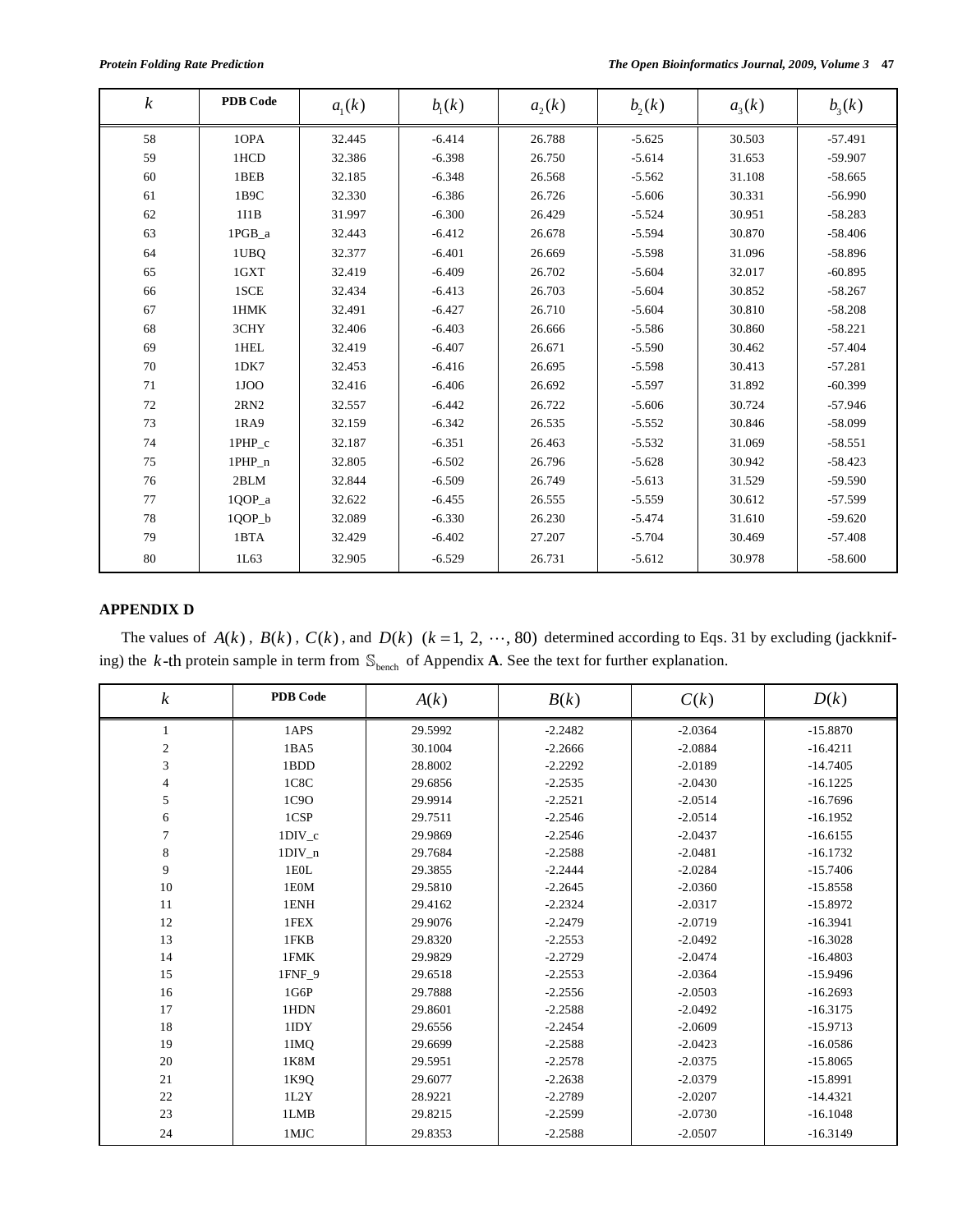| $\boldsymbol{k}$ | <b>PDB</b> Code                   | A(k)    | B(k)      | C(k)      | D(k)       |
|------------------|-----------------------------------|---------|-----------|-----------|------------|
| 25               | 1N88                              | 29.9014 | $-2.2585$ | $-2.0477$ | $-16.4648$ |
| 26               | 1NYF                              | 29.9013 | $-2.2701$ | $-2.0470$ | $-16.3420$ |
| $27\,$           | 1PGB_b                            | 31.1728 | $-2.3367$ | $-2.0404$ | $-18.5750$ |
| 28               | 1PIN                              | 29.6014 | $-2.2655$ | $-2.0346$ | $-15.9065$ |
| 29               | 1PKS                              | 30.1612 | $-2.2680$ | $-2.0386$ | $-16.8682$ |
| 30               | 1PRB                              | 29.3717 | $-2.2144$ | $-2.0379$ | $-15.9518$ |
| $31\,$           | 1PSE                              | 29.8898 | $-2.2712$ | $-2.0448$ | $-16.2710$ |
| 32               | 1QTU                              | 29.6759 | $-2.2479$ | $-2.0397$ | $-16.0775$ |
| 33               | 1RFA                              | 30.1121 | $-2.2549$ | $-2.0510$ | $-17.0130$ |
| 34               | 1SHG                              | 29.9792 | $-2.2867$ | $-2.0492$ | $-16.2721$ |
| 35               | 1TEN                              | 29.9648 | $-2.2571$ | $-2.0448$ | $-16.5747$ |
| 36               | 1URN                              | 30.0767 | $-2.2634$ | $-2.0543$ | $-16.8155$ |
| 37               | 1VII                              | 29.6296 | $-2.2303$ | $-2.0935$ | $-15.7851$ |
| 38               | 1WIT                              | 29.9336 | $-2.2549$ | $-2.0426$ | $-16.5369$ |
| 39               | 2A3D                              | 28.7168 | $-2.2394$ | $-2.0298$ | $-14.3656$ |
| 40               | 2ACY                              | 29.7295 | $-2.2542$ | $-2.0430$ | $-16.1234$ |
| 41               | 2AIT                              | 30.1659 | $-2.2602$ | $-2.0481$ | $-17.0344$ |
| 42               | 2CI2                              | 30.2122 | $-2.2666$ | $-2.0477$ | $-17.0496$ |
| 43               | 2HQI                              | 29.8254 | $-2.2719$ | $-2.0536$ | $-16.0034$ |
| 44               | 2PDD                              | 29.7762 | $-2.2440$ | $-2.0397$ | $-16.4642$ |
| 45               | $2\mathrm{P}\mathrm{T}\mathrm{L}$ | 29.9315 | $-2.2673$ | $-2.0507$ | $-16.3885$ |
| 46               | 2ABD                              | 29.9264 | $-2.2592$ | $-2.0499$ | $-16.5011$ |
| $47\,$           | 2CRO                              | 30.3554 | $-2.2602$ | $-2.0741$ | $-17.1876$ |
| 48               | 1UZC                              | 29.4971 | $-2.2475$ | $-2.0452$ | $-15.7653$ |
| 49               | 1CEI                              | 29.8364 | $-2.2585$ | $-2.0481$ | $-16.3285$ |
| 50               | 1BRS                              | 29.8699 | $-2.2585$ | $-2.0477$ | $-16.3823$ |
| 51               | 2A5E                              | 30.4155 | $-2.2909$ | $-2.0565$ | $-17.2085$ |
| 52               | 1TIT                              | 29.8916 | $-2.2588$ | $-2.0547$ | $-16.3851$ |
| 53               | $1$ FNF $\_1$                     | 30.2365 | $-2.2613$ | $-2.0664$ | $-17.0803$ |
| 54               | 1HNG                              | 29.7975 | $-2.2564$ | $-2.0470$ | $-16.2386$ |
| 55               | 1ADW                              | 30.0863 | $-2.2535$ | $-2.0456$ | $-16.8783$ |
| 56               | 1EAL                              | 29.8293 | $-2.2581$ | $-2.0540$ | $-16.2411$ |
| 57               | 1IFC                              | 29.9900 | $-2.2740$ | $-2.0708$ | $-16.3535$ |
| 58               | 10PA                              | 29.8286 | $-2.2609$ | $-2.0576$ | $-16.1952$ |
| 59               | 1HCD                              | 30.1179 | $-2.2553$ | $-2.0536$ | $-16.8758$ |
| 60               | 1BEB                              | 29.8269 | $-2.2377$ | $-2.0346$ | $-16.5259$ |
| 61               | 1B9C                              | 29.7169 | $-2.2511$ | $-2.0507$ | $-16.0541$ |
| 62               | 111B                              | 29.6656 | $-2.2207$ | $-2.0207$ | $-16.4183$ |
| 63               | $1{\rm PGB\_a}$                   | 29.8910 | $-2.2602$ | $-2.0463$ | $-16.4530$ |
| 64               | 1UBQ                              | 29.9282 | $-2.2564$ | $-2.0477$ | $-16.5910$ |
| 65               | 1GXT                              | 30.2145 | $-2.2592$ | $-2.0499$ | $-17.1541$ |
| 66               | 1SCE                              | 29.8920 | $-2.2606$ | $-2.0499$ | $-16.4138$ |
| 67               | 1HMK                              | 29.9028 | $-2.2655$ | $-2.0499$ | $-16.3972$ |
| 68               | 3CHY                              | 29.8708 | $-2.2571$ | $-2.0434$ | $-16.4009$ |
| 69               | 1HEL                              | 29.7651 | $-2.2585$ | $-2.0448$ | $-16.1707$ |
| 70               | 1DK7                              | 29.7721 | $-2.2616$ | $-2.0477$ | $-16.1361$ |
| 71               | 1JOO                              | 30.1746 | $-2.2581$ | $-2.0474$ | $-17.0144$ |
| 72               | 2RN2                              | 29.9062 | $-2.2708$ | $-2.0507$ | $-16.3234$ |
| 73               | 1RA9                              | 29.7319 | $-2.2356$ | $-2.0309$ | $-16.3665$ |
| 74               | 1PHP_c                            | 29.7782 | $-2.2387$ | $-2.0236$ | $-16.4938$ |
| $75\,$           | $1$ PHP_n                         | 30.0821 | $-2.2920$ | $-2.0587$ | $-16.4578$ |
| 76               | 2BLM                              | 30.2440 | $-2.2944$ | $-2.0532$ | $-16.7865$ |
| 77               | 1QOP_a                            | 29.8365 | $-2.2754$ | $-2.0335$ | $-16.2256$ |
| 78               | $1QOP_b$                          | 29.8108 | $-2.2313$ | $-2.0024$ | $-16.7950$ |
| 79               | 1BTA                              | 29.9667 | $-2.2567$ | $-2.0865$ | $-16.1718$ |
| $80\,$           | 1L63                              |         | $-2.3015$ | $-2.0529$ |            |
|                  |                                   | 30.1037 |           |           | $-16.5076$ |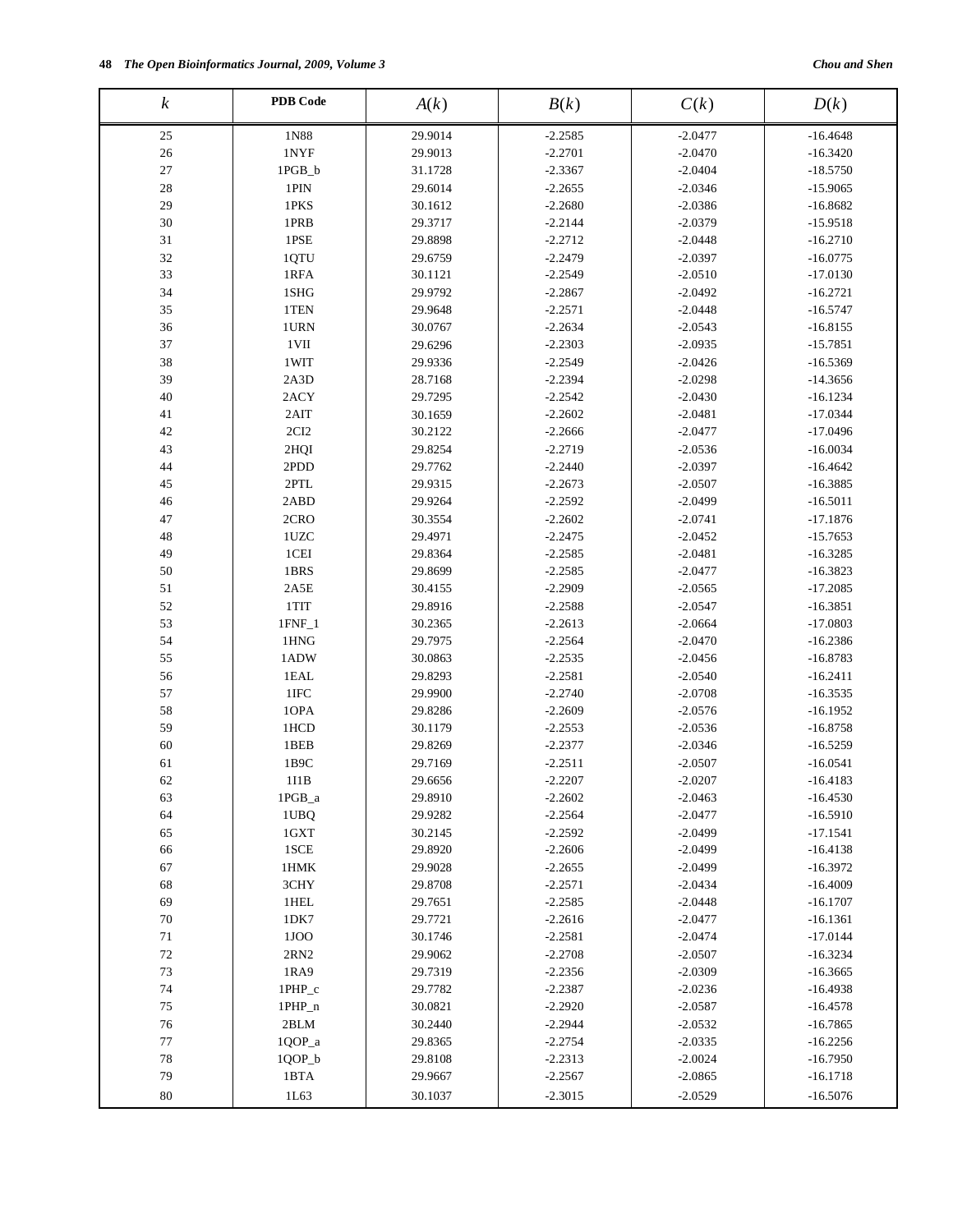#### **REFERENCES**

- [1] C. B. Anfinsen, H. A. Scheraga, "Experimental and theoretical aspects of protein folding", *Adv. Protein. Chem.,* vol. 29, pp. 205- 300, 1975.
- [2] A. Aguzzi, "Unraveling prion strains with cell biology and organic chemistry", *Proc. Natl. Acad. Sci. USA,* vol. 105, pp. 11-12, 2008.
- [3] C. M. Dobson, "The structural basis of protein folding and its links with human disease", *Philos. Trans. R Soc. Lond B. Biol. Sci.,* vol. 356, pp. 133-145, 2001.
- [4] S. B. Prusiner, "Prions", *Proc. Natl. Acad. Sci. USA,* vol. 95, pp. 13363-13383, 1998.
- [5] L. L. Qiu, S. A. Pabit, A. E. Roitberg, S. J. Hagen, "Smaller and faster: The 20-residue Trp-cage protein folds in 4 microseconds", *J. Chem. Soc.,* vol*.* 124, pp. 12952-12953, 2002.
- [6] M. E. Goldberg, G. V. Semisotnov, B. Friguet, K. Kuwajima, O. B. Ptitsyn, S. Sugai, "An early immunoreactive folding intermediate of the tryptophan synthease beta 2 subunit is a 'molten globule", *FEBS. Lett.,* vol. 263, pp. 51-56, 1990.
- [7] K. W. Plaxco, K. T. Simons, D. Baker, "Contact order, transition state placement and the refolding rates of single domain proteins", *J. Mol. Biol.,* vol. 277, pp. 985-994, 1998.
- [8] D. N. Ivankov, S. O. Garbuzynskiy, E. Alm, K. W. Plaxco, D. Baker, A. V. Finkelstein, "Contact order revisited: influence of protein size on the folding rate", *Protein. Sci.,* vol*.* 12, pp. 2057-2062, 2003.
- [9] H. Zhou, Y. Zhou, "Folding rate prediction using total contact distance", *Biophys. J.,* vol. 82, pp. 458-463, 2002.
- [10] M. M. Gromiha, S. Selvaraj, "Comparison between long-range interactions and contact order in determining the folding rate of two-state proteins: application of long-range order to folding rate prediction", *J. Mol. Biol.,* vol. 310, pp. 27-32, 2001.
- [11] B. Nolting, W. Schalike, P. Hampel, F. Grundig, S. Gantert, N. Sips, W. Bandlow, P. X. Qi, "Structural determinants of the rate of protein folding", *J. Theor. Biol.,* vol. 223, pp. 299-307, 2003.
- [12] Z. Ouyang, J. Liang, "Predicting protein folding rates from geometric contact and amino acid sequence", *Protein Sci.,* vol*.* 17, pp. 1256-1263, 2008.
- [13] D. N. Ivankov, A. V. Finkelstein, "Prediction of protein folding rates from the amino acid sequence-predicted secondary structure", *Proc. Natl. Acad. Sci. USA,* vol. 101, pp. 8942-8944, 2004.
- [14] M. M. Gromiha, A. M. Thangakani, S. Selvaraj, "FOLD-RATE: prediction of protein folding rates from amino acid sequence", *Nucleic Acids Res.,* vol. 34, pp. W70-74, 2006.
- [15] K. C. Chou, "Review: Applications of graph theory to enzyme kinetics and protein folding kinetics. Steady and non-steady state systems", *Biophys. Chem.,* vol. 35, pp. 1-24, 1990.
- [16] K. C. Chou, "Graphical rules in steady and non-steady enzyme kinetics", *J. Biol. Chem.,* vol. 264, pp. 12074-12079, 1989.
- [17] S. X. Lin, K. E. Neet, "Demonstration of a slow conformational change in liver glucokinase by fluorescence spectroscopy", *J. Biol. Chem.,* vol. 265, pp. 9670-9675, 1990.
- [18] W. H. Beyer CRC Handbook of Mathematical Science, 6<sup>th</sup> ed, Chapter 10, CRC Press, Inc.: Boca Raton, Florida, 1988; p. 544.
- [19] K. C. Chou, S. P. Jiang, W. M. Liu, C. H. Fee, "Graph theory of enzyme kinetics: 1. Steady-state reaction system", *Sci. Sin.,* vol. 22, pp. 341-358, 1979.
- [20] K. C. Chou, S. Forsen, "Graphical rules for enzyme-catalyzed rate laws", *Biochem. J.,* vol. 187, pp. 829-835, 1980.
- [21] K. C. Chou, W. M. Liu, "Graphical rules for non-steady state enzyme kinetics", *J. Theor. Biol.*, vol. 91, pp. 637-654, 1981.
- [22] G. P. Zhou, M. H. Deng, "An extension of Chou's graphical rules for deriving enzyme kinetic equations to system involving parallel reaction pathways", *Biochem. J.*, vol. 222, pp. 169-176, 1984.
- [23] D. Myers, G. Palmer, "Microcomputer tools for steady-state enzyme kinetics", *Bioinformatics, (original: Comput. Appl. Biosci.),* vol. 1, pp. 105-110, 1985.
- [24] K. C. Chou, F. J. Kezdy, F. Reusser, "Review: Steady-state inhibition kinetics of processive nucleic acid polymerases and nucleases", *Anal. Biochem.,* vol*.* 221, pp. 217-230, 1994.
- [25] J. Andraos, "Kinetic plasticity and the determination of product ratios for kinetic schemes leading to multiple products without rate laws: new methods based on directed graphs", *Can. J. Chem.,* vol. 86, pp. 342-357, 2008.
- [26] O. V. Galzitskaya, D. N. Ivankov, A. V. Finkelstein, "Folding nuclei in proteins", *FEBS Lett*., vol. 489, pp. 113-118, 2001.
- [27] J. S. Richardson, "The anatomy and taxonomy of protein structure", *Adv. Protein Chem.,* vol. 34, pp. 167-339, 1981.
- [28] D. T. Jones, "Protein secondary structure prediction based on position-specific scoring matrices", *J. Mol. Biol.,* vol. 292, pp. 195-202, 1999.
- [29] K. C. Chou, G. Nemethy, M. S. Pottle, H. A. Scheraga, "The folding of the twisted ß-sheet in bovine pancreatic trypsin inhibitor", *Biochemistry,* vol. 24, pp. 7948-7953, 1985.
- [30] K. C. Chou, G. Nemethy, M. Pottle, H. A. Scheraga, "Energy of stabilization of the right-handed beta-alpha-beta crossover in proteins", *J. Mol. Biol.,* vol*.* 205, pp. 241-249, 1989.
- [31] P. Y. Chou, G. D. Fasman, "Prediction of secondary structure of proteins from amino acid sequences", *Adv. Enzymol. Relat. Subjects Biochem*., vol. 47, pp. 45-148, 1978.
- [32] K. C. Chou, H. A. Scheraga, "Origin of the right-handed twist of beta-sheets of poly-L-valine chains", *Proc. Natl. Acad. Sci. USA,* vol. 79, pp. 7047-7051, 1982.
- [33] K. C. Chou, "Using pair-coupled amino acid composition to predict protein secondary structure content", *J. Protein Chem.,* vol*.* 18, pp. 473-480, 1999.
- [34] K. C. Chou, C. T. Zhang, "A correlation coefficient method to predicting protein structural classes from amino acid compositions", *Eur. J. Biochem.,* vol*.* 207, pp. 429-433, 1992.
- [35] J. J. Chou, "Predicting cleavability of peptide sequences by HIV protease via correlation-angle approach", *J. Protein Chem.,* vol. 12, pp. 291-302, 1993.
- [36] J.J. Chou, "A formulation for correlating properties of peptides and its application to predicting human immunodeficiency virus protease-cleavable sites in proteins", *Biopolymers*, vol. 33, pp. 1405- 1414, 1993.
- [37] K. C. Chou, H. B. Shen, "Review: recent progresses in protein subcellular location prediction", *Anal. Biochem.,* vol*.* 370, pp. 1-16, 2007.
- [38] K. C. Chou, C. T. Zhang, "Review: prediction of protein structural classes", *Crit. Rev. Biochem. Mol. Biol.,* vol. 30, pp. 275-349, 1995.
- [39] K. C. Chou, H. B. Shen, "Cell-PLoc: A package of web-servers for predicting subcellular localization of proteins in various organisms", *Nat. Protoc.*, vol. 3, pp. 153-162, 2008.
- [40] X. B. Zhou, C. Chen, Z. C. Li, X. Y. Zou, "Using Chou's amphiphilic pseudo-amino acid composition and support vector machine for prediction of enzyme subfamily classes", *J. Theor. Biol.,* vol. 248, pp. 546-551, 2007.
- [41] Y. S. Ding, T. L. Zhang, "Using Chou's pseudo amino acid composition to predict subcellular localization of apoptosis proteins: an approach with immune genetic algorithm-based ensemble classifier", *Pattern Recognit. Lett.,* vol. 29, pp. 1887-1892, 2008.
- [42] G. Y. Zhang, H. C. Li, B. S. Fang, "Predicting lipase types by improved Chou's pseudo-amino acid composition", *Protein Pept. Lett.,* vol. 15, pp. 1132-1137, 2008.
- [43] H. Lin, "The modified Mahalanobis discriminant for predicting outer membrane proteins by using Chou's pseudo amino acid composition", *J. Theor. Biol.,* vol. 252, pp. 350-356, 2008.
- [44] F. M. Li, Q. Z. Li, "Predicting protein subcellular location using Chou's pseudo amino acid composition and improved hybrid approach", *Protein Pept. Lett.*, vol. 15, pp. 612-616, 2008.
- [45] G. Y. Zhang, B. S. Fang, "Predicting the cofactors of oxidoreductases based on amino acid composition distribution and Chou's amphiphilic pseudo amino acid composition", *J. Theor. Biol.,* vol. 253, pp. 310-315, 2008.
- [46] H. Lin, H. Ding, F. B. Feng-Biao Guo, A. Y. Zhang, J. Huang, "Predicting subcellular localization of mycobacterial proteins by using Chou's pseudo amino acid composition", *Protein Pept. Lett.*, vol. 15, pp. 739-744, 2008.
- [47] Y. S. Ding, T. L. Zhang, Q. Gu, P. Y. Zhao, K. C. Chou, "Using maximum entropy model to predict protein secondary structure with single sequence", *Protein Pept. Lett.,* vol. 16, pp. 552-560, 2009.
- [48] H. Ding, L. Luo, H. Lin, "Prediction of cell wall lytic enzymes using Chou's amphiphilic pseudo amino acid composition", *Protein Pept. Lett.,* vol. 16, pp. 351-355, 2009.
- [49] Z. H. Lin, H. L. Wang, B. Zhu, Y. Q. Wang, Y. Lin, Y. Z. Wu, "Estimation of affinity of HLA-A\*0201 restricted CTL epitope based on the SCORE function", *Protein Pept. Lett.,* vol. 16, pp. 561-569, 2009.